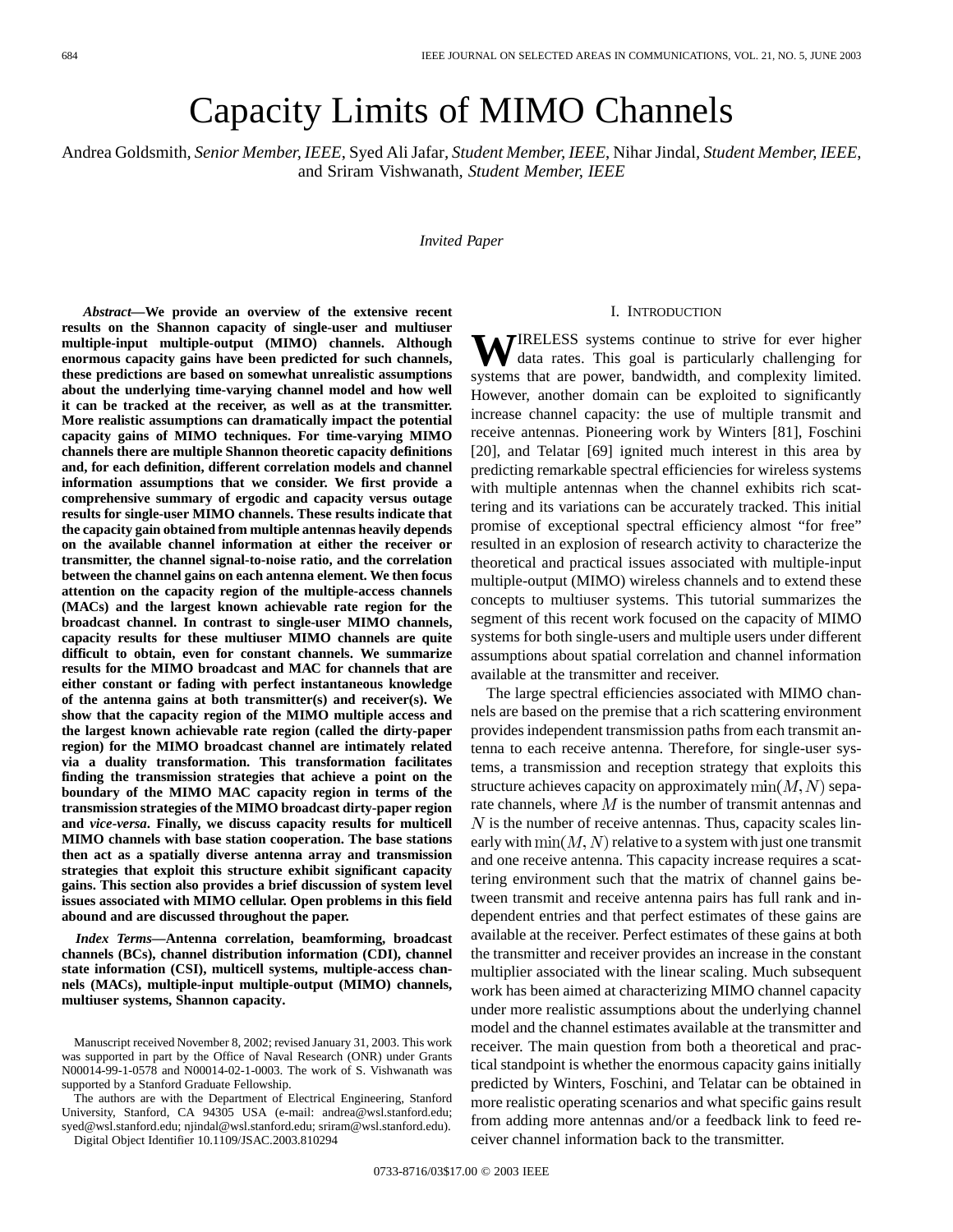MIMO channel capacity depends heavily on the statistical properties and antenna element correlations of the channel. Recent work has developed both analytical and measurement-based MIMO channel models along with the corresponding capacity calculations for typical indoor and outdoor environments [26]. Antenna correlation varies drastically as a function of the scattering environment, the distance between transmitter and receiver, the antenna configurations, and the Doppler spread [1], [65]. As we shall see, the effect of channel correlation on capacity depends on what is known about the channel at the transmitter and receiver: correlation sometimes increases capacity and sometimes reduces it [16]. Moreover, channels with very low correlation between antennas can still exhibit a "keyhole" effect where the rank of the channel gain matrix is very small, leading to limited capacity gains [12]. Fortunately, this effect is not prevalent in most environments. The impact of channel statistics in the low-power (wideband) regime has interesting properties as well: recent results in this area can be found in [71].

We focus on MIMO channel capacity in the Shannon theoretic sense. The Shannon capacity of a single-user time-invariant channel is defined as the maximum mutual information between the channel input and output. This maximum mutual information is shown by Shannon's capacity theorem to be the maximum data rate that can be transmitted over the channel with arbitrarily small error probability. When the channel is time-varying channel capacity has multiple definitions, depending on what is known about the channel state or its distribution at the transmitter and/or receiver and whether capacity is measured based on averaging the rate over all channel states/distributions or maintaining a constant fixed or minimum rate. Specifically, when the instantaneous channel gains, called the channel state information (CSI), are known perfectly at both transmitter and receiver, the transmitter can adapt its transmission strategy relative to the instantaneous channel state. In this case, the Shannon (ergodic) capacity is the maximum mutual information averaged over all channel states. This ergodic capacity is typically achieved using an adaptive transmission policy where the power and data rate vary relative to the channel state variations. Other capacity definitions for time-varying channels with perfect transmitter and receiver CSI include outage capacity and minimum-rate capacity. These capacities require a fixed or minimum data rate in all nonoutage channel states, which is needed for applications with delay-constrained data where the data rate cannot depend on channel variations (except in outage states, where no data is transmitted). The average rate associated with outage or minimum rate capacity is typically smaller than ergodic capacity due to the additional constraints associated with these definitions. This tutorial will focus on ergodic capacity in the case of perfect transmitter and receiver CSI.

When only the channel distribution is known at the transmitter (receiver) the transmission (reception) strategy is based on the channel distribution instead of the instantaneous channel state. The channel coefficients are typically assumed to be jointly Gaussian, so the channel distribution is specified by the channel mean and covariance matrices. We will refer to knowledge of the channel distribution as channel distribution information (CDI). We assume throughout the paper that CDI is always perfect, so there is no mismatch between the CDI at the transmitter or receiver and the true channel distribution. When only the receiver has perfect CSI the transmitter must maintain a fixed-rate transmission strategy optimized with respect to its CDI. In this case, ergodic capacity defines the rate that can be achieved based on averaging over all channel states [69]. Alternatively, the transmitter can send at a rate that cannot be supported by all channel states: in these poor channel states the receiver declares an outage and the transmitted data is lost. In this scenario, each transmission rate has an outage probability associated with it and capacity is measured relative to outage probability<sup>1</sup> (capacity CDF) [20]. An excellent tutorial on fading channel capacity for single antenna channels can be found in [4]. For single-user MIMO channels with perfect transmitter and receiver CSI the ergodic and outage capacity calculations are straightforward since the capacity is known for every channel state. Thus, for single-user MIMO systems the tutorial will focus on capacity results assuming perfect CDI at the transmitter and perfect CSI or CDI at the receiver. Although there has been much recent progress in this area, many open problems remain.

In multiuser channels, capacity becomes a  $K$ -dimensional region defining the set of all rate vectors  $(R_1, \ldots, R_K)$  simultaneously achievable by all  $K$  users. The multiple capacity definitions for time-varying channels under different transmitter and receiver CSI and CDI assumptions extend to the capacity region of the multiple-access channel (MAC) and broadcast channel (BC) in the obvious way [28], [48], [49], [70]. However, these MIMO multiuser capacity regions, even for time-invariant channels, are difficult to find. Few capacity results exist for timevarying multiuser MIMO channels, especially under the realistic assumption that the transmitter(s) and/or receiver(s) have CDI only. Therefore, the tutorial focus for MIMO multiuser systems will be on ergodic capacity under perfect CSI at the transmitter and receiver, with a brief discussion of the known results and open problems for other capacity definitions and CSI/CDI assumptions.

Note that the MIMO techniques described herein are applicable to any channel described by a matrix. Matrix channels describe not only multiantenna systems but also channels with crosstalk [85] and wideband channels [72]. While the focus of this tutorial is on memoryless channels (flat-fading), the results can also be extended to channels with memory (ISI) using well-known methods for incorporating the channel delay spread into the channel matrix [59], as will be discussed in the next section.

Many practical MIMO techniques have been developed to capitalize on the theoretical capacity gains predicted by Shannon theory. A major focus of such work is space-time coding: recent work in this area is summarized in [21]. Other techniques for MIMO systems include space–time modulation [30], [33], adaptive modulation and coding [10], space–time

<sup>&</sup>lt;sup>1</sup>Note that an outage under perfect CSI at the receiver only is different than an outage when both transmitter and receiver have perfect CSI. Under receiver CSI only an outage occurs when the transmitted data cannot be reliably decoded at the receiver, so that data is lost. When both the transmitter and receiver have perfect CSI the channel is not used during outage (no service), so no data is lost.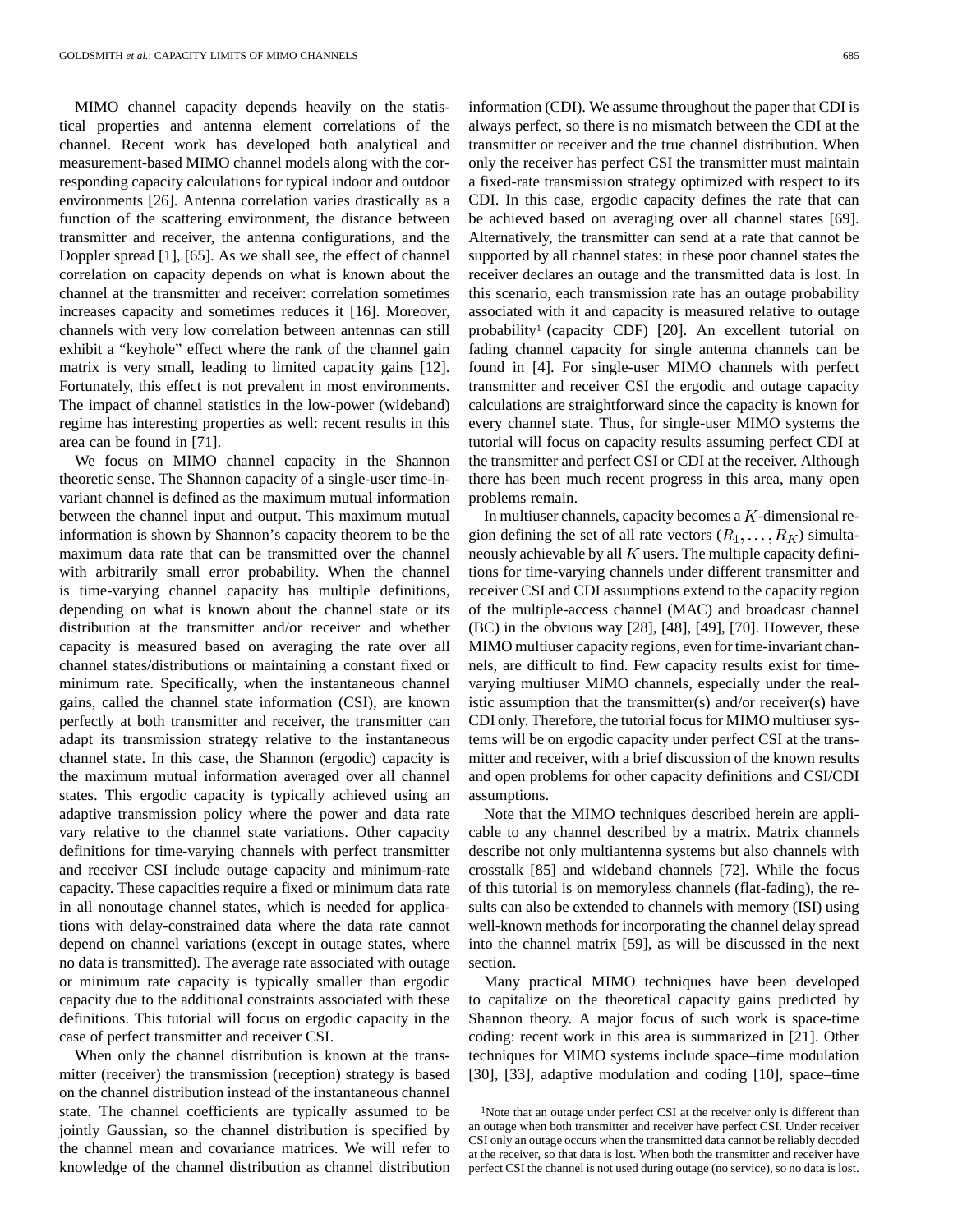| TABLE I                       |
|-------------------------------|
| <b>TABLE OF ABBREVIATIONS</b> |

| CSI        | <b>Channel State Information</b>             |
|------------|----------------------------------------------|
| CDI        | <b>Channel Distribution Information</b>      |
| CSIT       | Transmitter Channel State Information        |
| CSIR       | Receiver Channel State Information           |
| CDIT       | Transmitter Channel Distribution Information |
| CDIR.      | Receiver Channel Distribution Information    |
| ZMSW       | Zero Mean Spatially White                    |
| CMI        | Channel Mean Information                     |
| CCI        | Channel Covariance Information               |
| <b>DPC</b> | Dirty Paper Coding                           |
| MAC.       | Multiple-Access Channel                      |
| ВC         | <b>Broadcast Channel</b>                     |

equalization [2], [51], space–time signal processing [3], space–time CDMA [14], [34], and space–time OFDM [50], [52], [82]. An overview of the recent advances in these areas and other practical techniques along with their performance can be found in [25].

The remainder of this paper is organized as follows. In Section II, we discuss the capacity of single-user MIMO systems under different assumptions about channel state and distribution information at the transmitter and receiver. This section also describes the optimality of beamforming and training issues. Section III describes the capacity region of the MIMO MAC and the "dirty-paper" achievable region of the MIMO BC, along with a duality connection between these regions. The capacity of multicell systems under dirty paper coding (DPC) and opportunistic beamforming is discussed in Section IV, as well as tradeoffs between capacity, diversity, and sectorization. Section V summarizes these capacity results and describes some remaining open problems and design questions associated with MIMO systems.

A note on notation: We use boldface to denote matrices and vectors and  $\mathbb{E}[\cdot]$  for expectation.  $|\mathbf{S}|$  denotes the determinant and  $S^{-1}$  the inverse of a square matrix S. For any general matrix  $M$ ,  $M^{\dagger}$  denotes the conjugate transpose and Tr $(M)$  denotes the trace. I denotes the identity matrix and diag( $\lambda_i$ ) denotes a diagonal matrix with the  $(i, i)$  entry equal to  $\lambda_i$ . For symmetric matrices the notation  $\mathbf{Q} \geq 0$  implies that  $\mathbf{Q}$  is positive semidefinite.

A table of abbreviations used throughout the paper is given in Table I.

### II. SINGLE-USER MIMO

In this section, we focus on the capacity of single-user MIMO channels. While most wireless systems today support multiple users, single-user results are still of much interest for the insight they provide and their application to channelized systems, where users are allocated orthogonal resources (time, frequency bands, etc.). MIMO channel capacity is also much easier to derive for single users than for multiple users. Indeed, single-user



Fig. 1. MIMO channel with perfect CSIR and distribution feedback.

MIMO capacity results are known for many cases, where the corresponding multiuser problems remain unsolved. In particular, very little is known about multiuser capacity without the assumption of perfect channel state information at the transmitter (CSIT) and at the receiver (CSIR). While there remain many open problems in obtaining the single-user capacity under general assumptions of CSI and CDI, for several interesting cases the solution is known. This section will give an overview of known results for single-user MIMO channels with particular focus on special cases of CDI at the transmitter, as well as the receiver. We begin with a description of the channel model and the different CSI and CDI models we consider, along with their motivation.

# *A. Channel Model*

Consider a transmitter with  $M$  transmit antennas and a receiver with  $N$  receive antennas. The channel can be represented by the  $N \times M$  matrix **H**. The  $N \times 1$  received signal v is equal to

$$
\mathbf{v} = \mathbf{H}\mathbf{u} + \mathbf{w} \tag{1}
$$

where **u** is the  $M \times 1$  transmitted vector and **w** is the  $N \times 1$  additive white circularly symmetric complex Gaussian noise vector, normalized so that its covariance matrix is the identity matrix. The normalization of any nonsingular noise covariance matrix  $K_w$  to fit the above model is as straightforward as multiplying the received vector **u** with  $K_w$ <sup>-1/2</sup> to yield the effective channel  $K_w$ <sup>-1/2</sup>H and a white noise vector.

The CSI is the channel matrix  $H$ . Thus, with perfect CSIT or CSIR, the channel matrix  $\bf{H}$  is assumed to be known perfectly and instantaneously at the transmitter or receiver, respectively. When the transmitter or receiver knows the channel state perfectly, we also assume that it knows the distribution of this state perfectly, since the distribution can be obtained from the state observations.

*1) Perfect CSIR and CDIT:* The perfect CSIR and CDIT model is motivated by the scenario where the channel state can be accurately tracked at the receiver and the statistical channel model at the transmitter is based on CDI fed back from the receiver. This distribution model is typically based on receiver estimates of the channel state and the uncertainty associated with these estimates. Fig. 1 illustrates the underlying communication model in this scenario, where  $\tilde{\mathcal{N}}$  denotes the complex Gaussian distribution.

The salient features of the model are as follows.

• Conditioned on the parameter  $\theta$  that defines the channel distribution, the channel realizations  $H$  at different time instants are independent identically distributed (i.i.d.).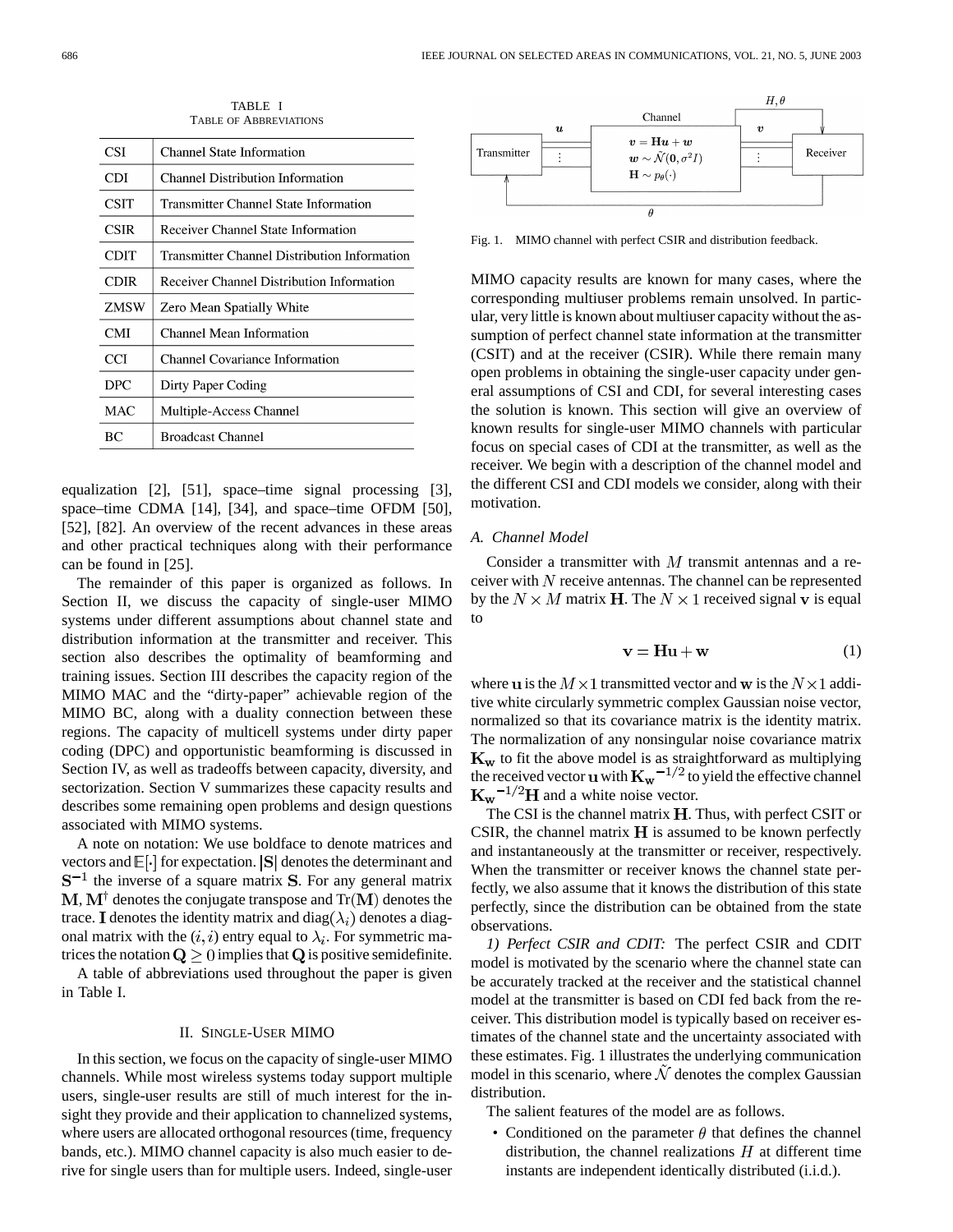$$
\boldsymbol{u} \longrightarrow \boldsymbol{p}(\boldsymbol{v},\boldsymbol{H}|\boldsymbol{u}) = p_{\theta}(\boldsymbol{H})p(\boldsymbol{v}|\boldsymbol{H},\boldsymbol{u}) \longrightarrow \boldsymbol{v},\boldsymbol{H}
$$

Fig. 2. MIMO channel with perfect CSIR and CDIT ( $\theta$  fixed).

- In a wireless system the channel statistics change over time due to mobility of the transmitter, receiver, and the scattering environment. Thus,  $\theta$  is time-varying.
- The statistical model depends on the time scale of interest. For example, in the short term, the channel coefficients may have a nonzero mean and one set of correlations reflecting the geometry of the particular propagation environment. However, over a long term the channel coefficients may be described as zero-mean and uncorrelated due to the averaging over several propagation environments. For this reason, uncorrelated, zero-mean channel coefficients is a common assumption for the channel distribution in the absence of distribution feedback or when it is not possible to adapt to the short-term channel statistics. However, if the transmitter receives frequent updates of  $\theta$  and it can adapt to these time-varying short-term channel statistics then capacity is increased relative to the transmission strategy associated with just the long-term channel statistics. In other words, adapting the transmission strategy to the short-term channel statistics increases capacity. In the literature adaptation to the short-term channel statistics (the feedback model of Fig. 1) is referred to by many names including mean and covariance feedback, imperfect feedback and partial CSI [38], [40], [42], [45], [46], [56], [66], [76].
- The feedback channel is assumed to be free from noise. This makes the CDIT a deterministic function of the CDIR and allows optimal codes to be constructed directly over the input alphabet [8].
- For each realization of  $\theta$  the conditional average transmit power is constrained as  $E[||\mathbf{u}||^2|\Theta = \theta] \leq P$ .
- The ergodic capacity  $C$  of the system in Fig. 1 is the capacity  $C(\theta)$  averaged over the different  $\theta$  realizations

$$
C = \mathbb{E}_{\theta}[C(\theta)]
$$

where  $C(\theta)$  is the ergodic capacity of the channel shown in Fig. 2. This figure represents a MIMO channel with perfect CSI at the receiver and only CDI about the *constant* distribution  $\theta$  at the transmitter. Channel capacity calculations generally implicitly assume CDI at both the transmitter and receiver except for special channel classes, such as the compound channel or arbitrarily varying channel. This implicit knowledge of  $\theta$  is justified by the fact that the channel coefficients are typically modeled based on their long-term average distribution. Alternatively,  $\theta$  can be obtained by the feedback model of Fig. 1. Thus, motivated by the distribution feedback model of Fig. 1, we will provide capacity results for the system model of Fig. 2 under different distribution  $(\theta)$  models. For clarity, we explicitly state when CDI is available at either the transmitter or receiver, to contrast with the case where CSI is also available.

Computation of  $C(\theta)$  for general  $p_{\theta}(\cdot)$  is a hard problem. Almost all research in this area has focused on three special cases for this distribution: zero-mean spatially white channels, spatially white channels with nonzero mean, and zero-mean channels with nonwhite channel covariance. In all three cases, the channel coefficients are modeled as complex jointly Gaussian random variables. Under the zero-mean spatially white (ZMSW) model, the channel mean is zero and the channel covariance is modeled as white, i.e., the channel elements are assumed to be i.i.d. random variables. This model typically captures the long-term average distribution of the channel coefficients averaged over multiple propagation environments. Under the channel mean information (CMI) model, the mean of the channel distribution is nonzero while the covariance is modeled as white with a constant scale factor. This model is motivated by a system where the channel state is measured imperfectly at the transmitter, so the CMI reflects this measurement and the constant factor reflects the estimation error. Under the channel covariance information (CCI) model, the channel is assumed to be varying too rapidly to track its mean, so the mean is set to zero and the information regarding the relative geometry of the propagation paths is captured by a nonwhite covariance matrix. Based on the underlying system model shown in Fig. 1, in the literature the CMI model is also called mean feedback and the CCI model is also called covariance feedback. Mathematically, the three distribution models for  $H$  can be described as follows:

**Zero-Mean Spatially White (ZMSW):**  $E[H] = 0$ ,  $H = H<sup>w</sup>$ ;

**Channel Mean Information (CMI):**  $E[H] = \overline{H}$ , H =  $\overline{H} + \sqrt{\alpha}H^{\mathbf{w}}$ ;

**Channel Covariance Information (CCI):**  $E[H] = \overline{0}$ ,  $H = (R^r)^{1/2} H^w(R^t)^{1/2}.$ 

Here,  $\mathbf{H}^{\mathbf{w}}$  is an  $N \times M$  matrix of i.i.d. zero mean, unit variance complex circularly symmetric Gaussian random variables. The channel mean  $\overline{H}$  and  $\alpha$  are constants that may be interpreted as the channel estimate based on the feedback and the variance of the estimation error, respectively.  $\mathbf{R}^r$  and  $\mathbf{R}^t$  are called the receive and transmit fade covariance matrices. Although not completely general, this simple correlation model has been validated through recent field measurements as a sufficiently accurate representation of the fade correlations seen in actual cellular systems  $[13]$ . Under CMI the channel mean  $H$  and the variance of the estimation error  $\alpha$  are assumed known and under CCI the transmit and receive covariance matrices  $\mathbb{R}^r$  and  $\mathbb{R}^t$  are assumed known.

*2) CDIT and CDIR:* In highly mobile channels, the assumption of perfect CSI at the receiver can be unrealistic. Thus, we now consider a model where both transmitter and receiver only have information about the channel distribution. Even for a rapidly fluctuating channel where reliable channel estimation is not possible, it might be possible for the receiver to track the short-term distribution of the channel fades, as the channel distribution changes much more slowly than the channel itself. The estimated distribution can be made available to the transmitter through a feedback channel. Fig. 3 illustrates the underlying communication model.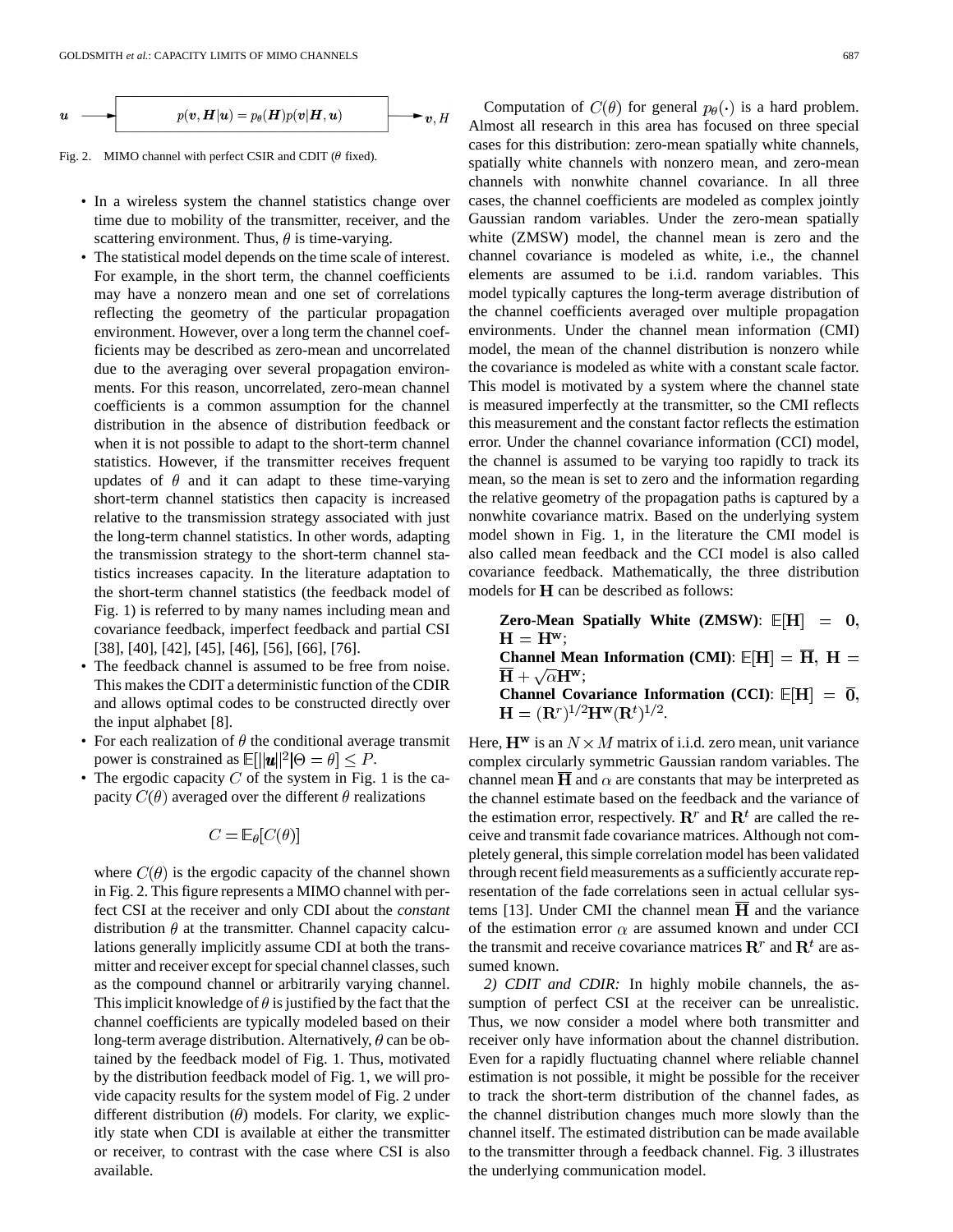

Fig. 3. MIMO channel with CDIR and distribution feedback.

$$
u \longrightarrow \qquad p(v, H | u) = p_{\theta}(H) p(v | H, u) \longrightarrow v
$$

Fig. 4. MIMO channel with CDIT and CDIR  $(\theta$  fixed).

Note that the estimation of the channel statistics at the receiver is captured in the model as a genie that provides the receiver with the correct channel distribution. The feedback channel represents the same information being made available to the transmitter simultaneously. This model is slightly optimistic because in practice the receiver estimates  $\theta$  only from the received signal  $v$  and therefore will not have a perfect estimate.

As in the previous section, the ergodic capacity turns out to be the expected value (expectation over  $\theta$ ) of the ergodic capacity  $C(\theta)$ , where  $C(\theta)$  is the ergodic capacity of the channel in Fig. 4. In this figure,  $\theta$  is constant and known at both the transmitter and receiver (CDIT and CDIR). As in the previous section, the computation of  $C(\theta)$  is difficult for general  $\theta$ , so we restrict ourselves to the same three channel distribution models described in the previous subsection: the ZMSW, CMI, and CCI models.

Next, we summarize the single-user MIMO capacity results under various assumptions on CSI and CDI.

#### *B. Constant MIMO Channel Capacity*

When the channel is constant and known perfectly at the transmitter and the receiver, the capacity is

$$
C = \max_{\mathbf{Q}: \text{Tr}(\mathbf{Q}) = P} \log |\mathbf{I}_N + \mathbf{H} \mathbf{Q} \mathbf{H}^\dagger|
$$
 (2)

where  $Q$  is the input covariance matrix. Telatar [69] showed that the MIMO channel can be converted to parallel, noninterfering single-input single-output (SISO) channels through a singular value decomposition (SVD) of the channel matrix. The SVD yields  $min(M, N)$  parallel channels with gains corresponding to the singular values  $\sigma_i^2$  of **H**. Waterfilling the transmit power over these parallel channels leads to the power allocation

$$
P_i = \left(\mu - \frac{1}{\sigma_i^2}\right)^+, \ 1 \le i \le \min(M, N) \tag{3}
$$

where  $\mu$  is the waterfill level,  $P_i$  is the power in the *i*th eigenmode of the channel and  $x^+$  is defined as  $\max(x, 0)$ . The channel capacity is shown to be

$$
C = \sum_{i}^{\min(M,N)} (\log(\mu \sigma_i^2))^+.
$$
 (4)

Although the constant channel model is relatively easy to analyze, wireless channels in practice are not fixed or constant.

Instead, due to the changing propagation environment wireless channels vary over time, assuming values over a continuum. The capacity of fading channels is investigated next.

### *C. Fading MIMO Channel Capacity*

With slow fading, the channel may remain approximately constant long enough to allow reliable estimation of the channel state at the receiver (perfect CSIR) and timely feedback of this state information to the transmitter (perfect CSIT). However, in systems with moderate to high user mobility, the system designer is inevitably faced with channels that change rapidly. Fading models where only the channel distribution is available to the receiver (CDIR) and/or transmitter (CDIT) are more applicable to such systems. Capacity results under various assumptions regarding CSI and CDI are summarized in this section.

*1) Capacity With Perfect CSIT and Perfect CSIR:* Perfect CSIT and perfect CSIR model a fading channel that changes slow enough to be reliably measured by the receiver and fed back to the transmitter without significant delay. The ergodic capacity of a flat-fading channel with perfect CSIT and CSIR is simply the average of the capacities achieved with each channel realization. The capacity for each channel realization is given by the constant channel capacity expression in the previous section. Thus, the fading MIMO channel capacity assuming perfect channel knowledge at both transmitter and receiver is

$$
C = \mathbb{E}_{\mathbf{H}} \left[ \max_{\mathbf{Q}: \text{Tr}(\mathbf{Q}) = P} \log |\mathbf{I}_N + \mathbf{H} \mathbf{Q} \mathbf{H}^{\dagger}| \right]. \tag{5}
$$

*2) Capacity With Perfect CSIR and CDIT: ZMSW Model:* Seminal work by Foschini and Gans [22] and Telatar [69] addressed the case of perfect CSIR and a ZMSW channel distribution at the transmitter. Recall that in this case, the channel matrix  $H$  is assumed to have i.i.d. complex Gaussian entries (i.e.,  $H \sim H^w$ ). As described in the introduction, the two relevant capacity definitions in this case are capacity versus outage (capacity CDF) and ergodic capacity. For any given input covariance matrix the input distribution that achieves the ergodic capacity is shown in [22] and [69] to be complex vector Gaussian, mainly because the vector Gaussian distribution maximizes the entropy for a given covariance matrix. This leads to the transmitter optimization problem—i.e., finding the optimum input covariance matrix to maximize ergodic capacity subject to a transmit power (trace of the input covariance matrix) constraint. Mathematically, the problem is to characterize the optimum  $Q$  to maximize

where

$$
C(\mathbf{Q}) \triangleq \mathbb{E}_{\mathbf{H}} \left[ \log \left| \mathbf{I}_N + \mathbf{H} \mathbf{Q} \mathbf{H}^\dagger \right| \right] \tag{7}
$$

 $C = \max_{\mathbf{Q}: \text{Tr}(\mathbf{Q}) = P} C(\mathbf{Q})$  (6)

is the mutual information with the input covariance matrix  $\mathbb{E}[\mathbf{u}\mathbf{u}^{\dagger}] = \mathbf{Q}$  and the expectation is with respect to the channel matrix **H**. The mutual information  $C(Q)$  is achieved by transmitting independent complex circular Gaussian symbols along the eigenvectors of  $Q$ . The powers allocated to each eigenvector are given by the eigenvalues of  $Q$ .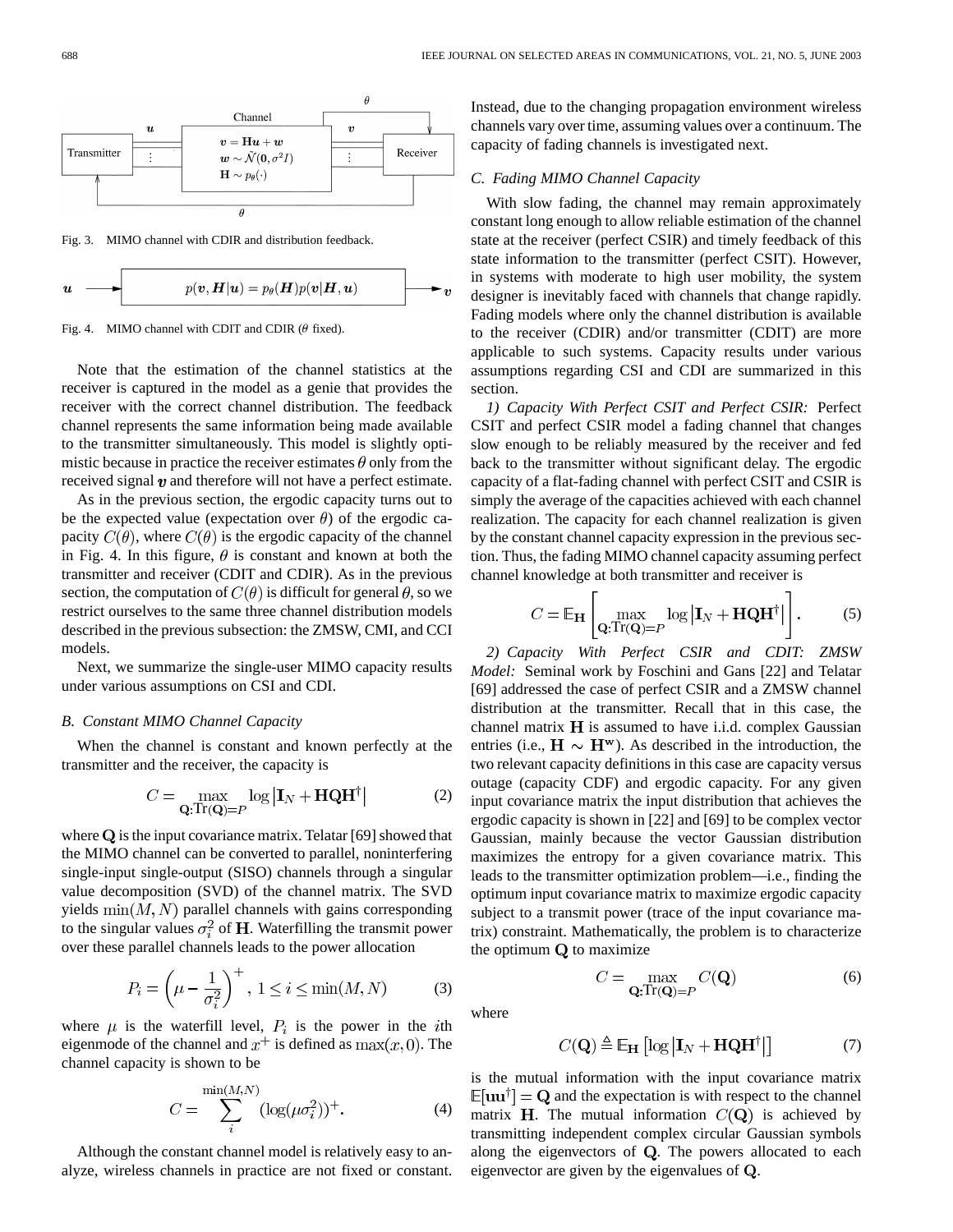It is shown in [22] and [69] that the optimum input covariance matrix that maximizes ergodic capacity is the scaled identity matrix, i.e., the transmit power is divided equally among all the transmit antennas. Thus, the ergodic capacity is given by

$$
C = \mathbb{E}_{\mathbf{H}} \left[ \log \left| \mathbf{I}_N + \frac{P}{M} \mathbf{H} \mathbf{H}^\dagger \right| \right]. \tag{8}
$$

An integral form of this expectation involving Laguerre polynomials is derived in [69]. If  $M$  and  $N$  simultaneously become large, capacity is seen to grow *linearly* with  $\min(M, N)$ . Expressions for the growth rate constant can be found in [32] and [69].

Telatar [69] conjectures that the optimal input covariance matrix that maximizes capacity versus outage is a diagonal matrix with the power equally distributed among a *subset* of the transmit antennas. The principal observation is that as the capacity CDF becomes steeper, capacity versus outage increases for low outage probabilities and decreases for high outage probabilities. This is reflected in the fact that the higher the outage probability, the smaller the number of transmit antennas that should be used. As the transmit power is shared equally between more antennas the expectation of  $C$  increases (so the ergodic capacity increases) but the tails of its distribution decay faster. While this improves capacity versus outage for low outage probabilities, the capacity versus outage for high outages is decreased. Usually, we are interested in low outage probabilities<sup>2</sup> and, therefore, the usual intuition for outage capacity is that it increases as the diversity order of the channel increases, i.e., as the capacity CDF becomes steeper. Foschini and Gans [22] also propose a layered architecture to achieve these capacities with scalar codes. This architecture, called Bell Labs Layered Space–Time (BLAST), shows enormous capacity gains over single antenna systems. For example, at 1% outage, 12 dB signal-to-noise ratio (SNR) and with 12 antennas, the spectral efficiency is shown to be 32 b/s/Hz as opposed to the spectral efficiencies of around 1 b/s/Hz achieved in present day single antenna systems. While the channel models in [22] and [69] assume uncorrelated and frequency flat fading, practical channels exhibit both correlated fading, as well as frequency selectivity. The need to estimate the capacity gains of BLAST for practical systems in the presence of channel fade correlations and frequency selective fading sparked off measurement campaigns reported in [24] and [55]. The measured capacities are found to be about 30% smaller than would be anticipated from an idealized model. However, the capacity gains over single antenna systems are still overwhelming.

*3) Capacity With Perfect CSIR and CDIT: CMI and CCI Models:* Recent results indicate that for MIMO channels the capacity improvement resulting from some knowledge of the short-term channel statistics at the transmitter can be substantial. These results have ignited much interest in the capacity of MIMO channels with perfect CSIR and CDIT under general distribution models. In this section, we focus on the cases of CMI and CCI channel distributions, corresponding to distribution feedback of the channel mean or covariance matrix. Key results on the capacity of such channels have been recently obtained by several authors including Madhow and Visotsky [76], Trott and Narula [58], [57], Jafar and Goldsmith [42], [40], [38], Jorsweick and Boche [45], [46], and Simon and Moustakas [56], [66].

Mathematically the problem is defined by (6) and (7), with the distribution on  $H$  determined by the CMI or CCI. The optimum input covariance matrix in general can be a full rank matrix which implies either vector coding across the antenna array or transmission of several scalar codes in parallel with successive interference cancellation at the receiver. Limiting the rank of the input covariance matrix to unity, called *beamforming*, essentially leads to a scalar coded system which has a significantly lower complexity for typical array sizes.

The complexity versus capacity tradeoff is an interesting aspect of capacity results under CDIT. The ability to use scalar codes to achieve capacity under CDIT for different channel distribution models, also called optimality of beamforming, captures this tradeoff and has been the topic of much research in itself. Note that vector coding refers to fully unconstrained signaling schemes for the memoryless MIMO Gaussian channel. Every symbol period, a channel use corresponds to the transmission of a vector symbol comprised of the inputs to each transmit antenna. Ideally, while decoding vector codewords the receiver needs to take into account the dependencies in both space and time dimensions and therefore the complexity of vector decoding grows exponentially in the number of transmit antennas. A lower complexity implementation of the vector coding strategy is also possible in the form of several scalar codewords being transmitted in parallel. It is shown in [38] that without loss of capacity, any input covariance matrix, regardless of its rank, can be treated as several scalar codewords encoded independently at the transmitter and decoded successively at the receiver by subtracting out the contribution from previously decoded codewords at each stage. However, well-known problems associated with successive decoding and interference subtraction, e.g., error propagation, render this approach unsuitable for use in practical systems. It is in this context that the question of optimality of beamforming becomes important. Beamforming transforms the MIMO channel into a single-input single-output (SISO) channel. Thus, well established scalar codec technology can be used to approach capacity and since there is only one beam, interference cancellation is not needed. In the summary given below, we include the results on both the transmitter optimization problem, as well as the optimality of beamforming.

*Multiple-Input Single-Output (MISO) Channels:* We first consider systems that use a single receive antenna and multiple transmit antennas. The channel matrix is rank one. With perfect CSIT and CSIR, for every channel matrix realization it is possible to identify the only nonzero eigenmode of the channel accurately and beamform along that mode. On the other hand, with perfect CSIR and CDIT under the ZMSW model, it was shown by Foschini and Gans [22] and Telatar [69] that the optimal input covariance matrix is a multiple of the identity matrix. Thus, the inability of the transmitter to identify the nonzero channel eigenmode forces a strategy, where the power is equally distributed in all directions.

<sup>2</sup>The capacity for high outage probabilities becomes relevant for schemes that transmit only to the best user. For such schemes, it is shown in [6] that increasing the number of transmit antennas reduces the average sum capacity.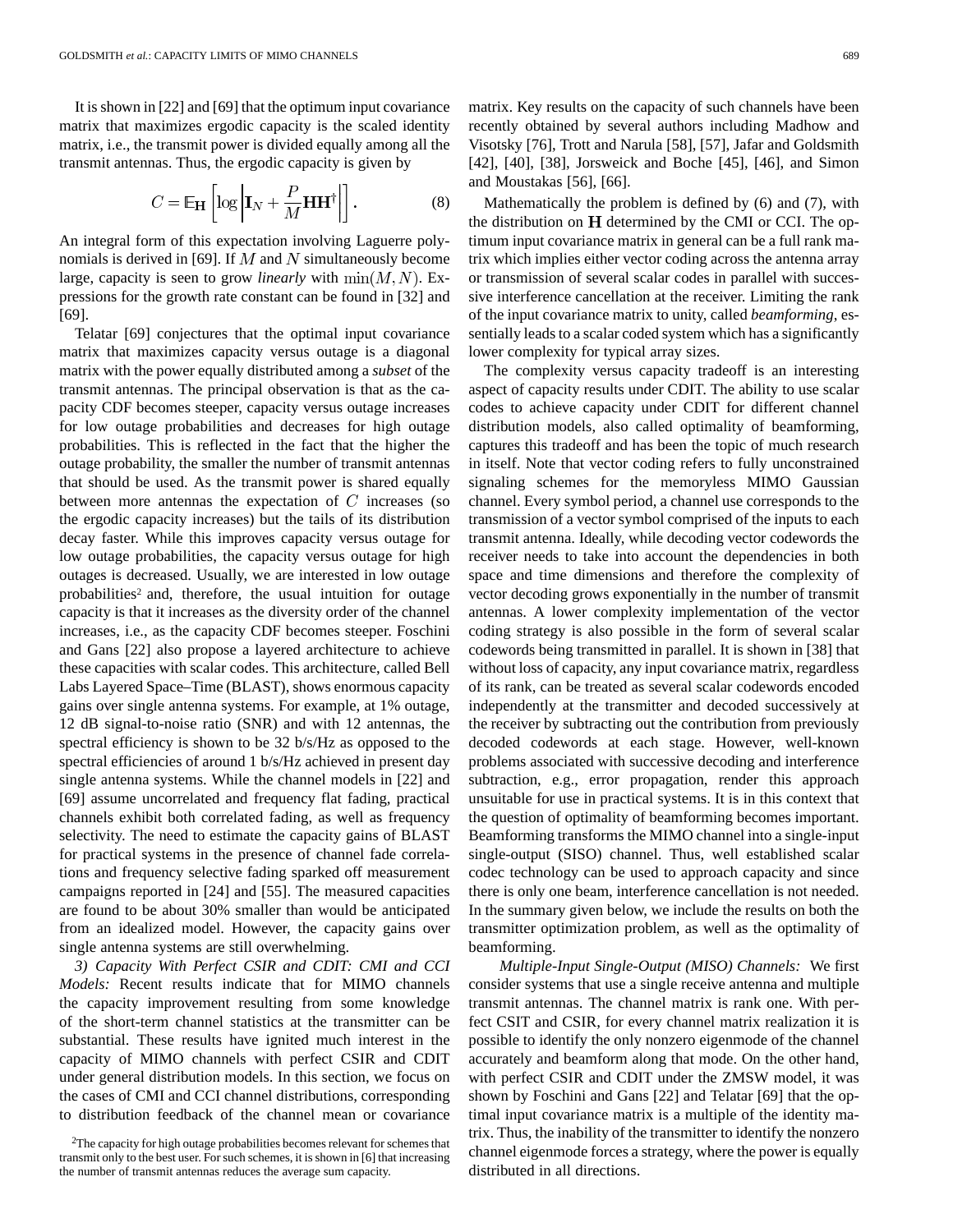

Fig. 5. Plot of necessary and sufficient conditions (9). **<Author: Fig. 5 not cited in text>**

For a system using a single receive antenna and multiple transmit antennas, the transmitter optimization problem under CSIR and CDIT is solved by Visotsky and Madhow in [76] for the distribution models of CMI and CCI. For the CMI model  $(H \sim \mathcal{N}(\overline{H}, \alpha I))$  the principal eigenvector of the optimal input covariance matrix  $Q<sup>o</sup>$  is found to be along the channel mean vector and the eigenvalues corresponding to the remaining eigenvectors are shown to be equal. When beamforming is optimal, all power is allocated to the principal eigenvector. For the CCI model ( $\mathbf{H} \sim \mathcal{N}(\mathbf{0}, \mathbf{R}^{t})$ ) the eigenvectors of the optimal input covariance matrix  $Q^{\circ}$  are shown to be along the eigenvectors of the transmit fade covariance matrix and the eigenvalues are in the same order as the corresponding eigenvalues of the transmit fade covariance matrix. Moreover, Visotsky and Madhow's numerical results indicate that beamforming is close to the optimal strategy when the quality of feedback improves, i.e., when the channel uncertainty  $\alpha$ decreases under CMI or when a stronger channel mode can be identified under CCI. We will discuss quality of feedback in more detail below. Under CMI, Narula and Trott [58] point out that there are cases where the capacity is actually achieved via beamforming. While they do not obtain fully general necessary and sufficient conditions for when beamforming is a capacity achieving strategy, they develop partial answers to the problem for two transmit antennas.

A general condition that is both necessary and sufficient for optimality of beamforming is obtained by Jafar and Goldsmith in [40] for both the CMI and CCI models. The result can be stated as follows.

The ergodic capacity can be achieved with a unit rank matrix if and only if the following condition is true:

$$
\mathbb{E}_{w_1} \left[ \frac{1}{1 + P\lambda_1 w_1} \right] \le \frac{1}{1 + P\lambda_2} \tag{9}
$$

where for the CCI model

- 1)  $\lambda_1 > \lambda_2$  are the two largest eigenvalues of the channel fade covariance matrix  $\mathbf{R}^{t}$ ;
- 2)  $w_1$  is exponential distributed with unit mean, i.e.,  $w_1 \sim$  $e^{-w_1}$

and for the CMI model

- 1)  $\lambda_1 = \lambda_2 = \alpha;$
- 2)  $w_1$  has a noncentral chi-squared distribution. More precisely,  $w_1 \sim e^{-||\mu||^2/\alpha - w_1} I_0 \left(2||\mu||\sqrt{w_1/\alpha}\right)$  where  $I_0(\cdot)$  is the zeroth-order modified Bessel function of the first kind.

Further, for the CCI model the expectation can be evaluated to express (9) explicitly in closed form as

$$
\frac{1}{P\lambda_1}e^{1/P\lambda_1}\Gamma(0,\frac{1}{P\lambda_1}) \le \frac{1}{1+P\lambda_2}.\tag{10}
$$

The optimality conditions are plotted in Fig. 5. For the CCI model the optimality of beamforming depends on the two largest eigenvalues  $\lambda_1, \lambda_2$  of the transmit fade covariance matrix and the transmit power  $P$ . Beamforming is found to be optimal when the two largest eigenvalues of the transmit covariance matrix are sufficiently disparate or the transmit power  $P$  is sufficiently low. Since beamforming corresponds to using the principal eigenmode alone, this is reminiscent of waterpouring solutions where only the deepest level gets all the water when it is sufficiently deeper than the next deepest level and when the quantity of water is small enough. For the CMI model the optimality of beamforming is found to depend on transmit power  $P$ and the *quality of feedback* associated with the mean information, which is defined mathematically as the ratio  $\|\overline{H}\|^2/\alpha$  of the norm squared of the channel mean vector  $\overline{H}$  and the channel uncertainty  $\alpha$ . As the transmit power P is decreased or the quality of feedback improves beamforming becomes optimal. As mentioned earlier, for perfect CSIT (uncertainty  $\alpha \to 0$  so quality of feedback  $\rightarrow \infty$ ) the optimal input strategy is beamforming, while in the absence of mean feedback (quality of feedback  $\rightarrow 0$ so the CMI model becomes the ZMSW model), as shown by Telatar [69], the optimal input covariance has full rank, i.e., beamforming is necessarily suboptimal. Note that [40], [57], [58], and [76] assume a single receive antenna. Next, we summarize the analogous capacity results for MIMO channels.

*MIMO Channels:* With multiple transmit and receive antennas, capacity with CSIR and CDIT under the CCI model with spatially white fading at the receiver  $({\bf R}^{\bf r} = I)$  is obtained by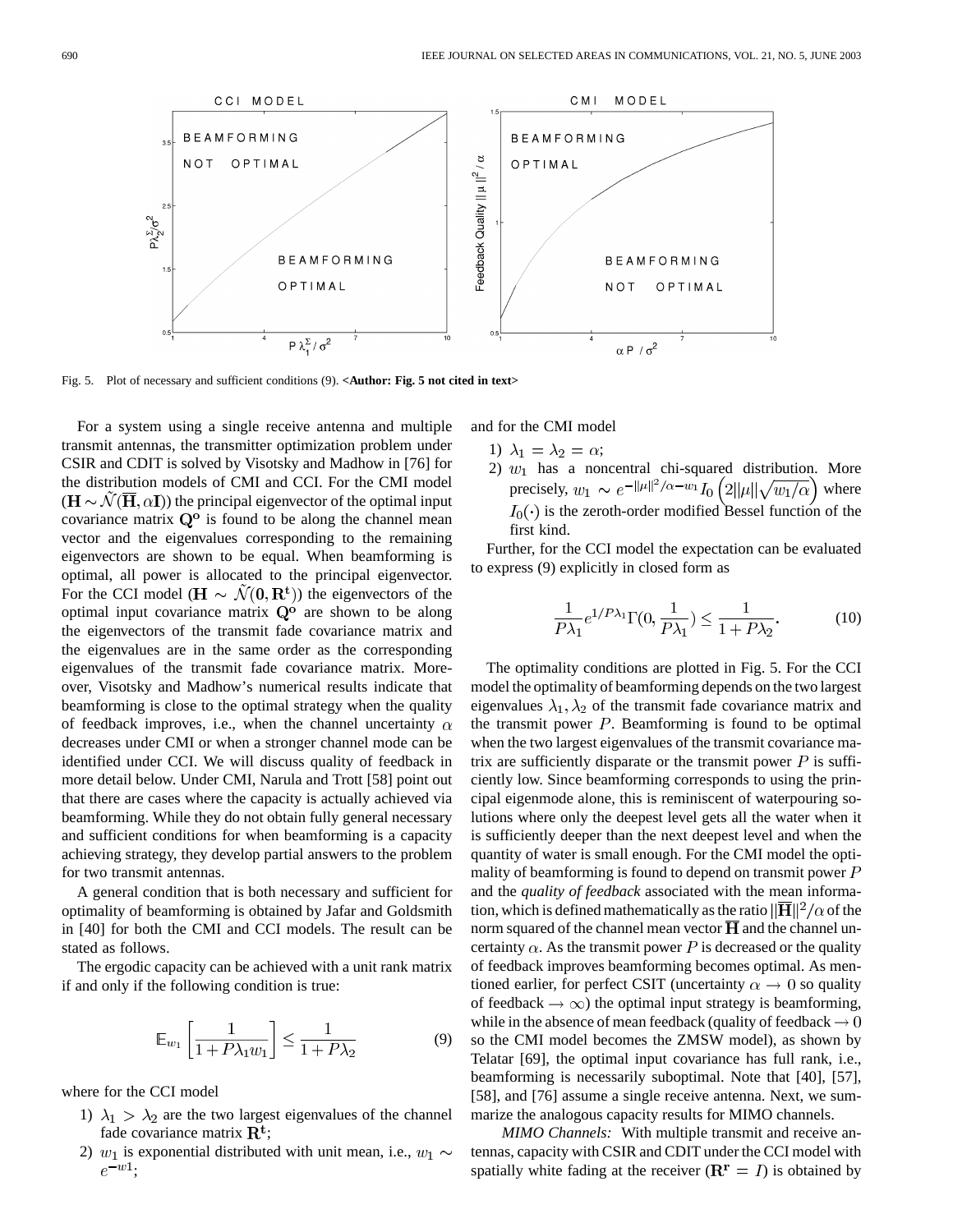Jafar and Goldsmith in [42]. Like the single receive antenna case the capacity achieving input covariance matrix is found to have the eigenvectors of the transmit fade covariance matrix and the eigenvalues are in the same order as the corresponding eigenvalues of the transmit fade covariance matrix. Jafar and Goldsmith also presented in closed form a mathematical condition that is both necessary and sufficient for optimality of beamforming in this case. The same necessary and sufficient condition is also derived independently by Jorsweick and Boche in [45] and Simon and Moustakas in [66]. In [46], Jorsweick and Boche extend these results to incorporate fade correlations at the receiver as well. Their results show that while the receive fade correlation matrix does not affect the eigenvectors of the optimal input covariance matrix, it does affect the eigenvalues. The general condition for optimality of beamforming found by Jorsweick and Boche depends upon the two largest eigenvalues of the transmit covariance matrix and all the eigenvalues of the receive covariance matrix.

Capacity under the CMI model with multiple transmit and receive antennas is solved by Jafar and Goldsmith in [38] when the channel mean has rank one and is extended to general channel means by Moustakas and Simon in [67]. Similar to the MISO case, the principal eigenvector of the optimal input covariance matrix and of the channel mean are the same and the eigenvalues of the remaining eigenvectors are equal. For the case where the channel mean has unit rank, a necessary and sufficient condition for optimality of beamforming is also determined in [38].

These results summarize our discussion of channel capacity with CDIT and perfect CSIR under different channel distribution models. From these results we notice that the benefits of adapting to distribution information regarding CMI or CCI fed back from the receiver to the transmitter are twofold. Not only does the capacity increase with more information about the channel distribution, but this feedback also allows the transmitter to identify the stronger channel modes and achieve this higher capacity with simple scalar codewords.

We conclude this section with a discussion on the growth of capacity with number of antennas. With perfect CSIR and CDIT under the ZMSW channel distribution, it was shown by Foschini and Gans [22] and by Telatar [69] that the channel capacity grows linearly with  $\min(M, N)$ . This linear increase occurs whether the transmitter knows the channel perfectly (perfect CSIT) or only knows its distribution (CDIT). The proportionality constant of this linear increase, called the rate of growth, has also been characterized in [15], [31], [68], [69]. Chuah *et al.* [15] show that with perfect CSIR and CSIT, the rate of growth of capacity with  $\min(M, N)$  is reduced by channel fading correlations at high SNR but is increased at low SNR. They also show that the mutual information under CSIR increases linearly with  $min(M, N)$  even when a spatially white transmission strategy is used on a correlated fading channel, although the slope is reduced relative to the uncorrelated fading channel. As we will see in the next section, the assumption of perfect CSIR is crucial for the linear growth behavior of capacity with the number of antennas.

In the next section, we explore the capacity when only CDI is available at the transmitter and the receiver.

*4) Capacity With CDIT and CDIR: ZMSW Model:* We saw in the last section that with perfect CSIR, channel capacity grows linearly with the minimum of the number of transmit and receive antennas. However, reliable channel estimation may not be possible for a mobile receiver that experiences rapid fluctuations of the channel coefficients. Since user mobility is the principal driving force for wireless communication systems, the capacity behavior with CDIT and CDIR under the ZMSW distribution model (i.e., H is distributed as  $H^w$  with no knowledge of  $H$  at either the receiver or transmitter) is of particular interest. In this section, we summarize some MIMO capacity results in this area.

One of the first papers to address the MIMO capacity with CDIR and CDIT under the ZMSW model is [53] by Marzetta and Hochwald. They model the channel matrix components as i.i.d. complex Gaussian random variables that remain constant for a coherence interval of  $T$  symbol periods after which they change to another independent realization. Capacity is achieved when the  $T \times M$  transmitted signal matrix is equal to the product of two statistically independent matrices: a  $T \times T$ isotropically distributed unitary matrix times a certain  $T \times M$ random matrix that is diagonal, real, and nonnegative. This result enables them to determine capacity for many interesting cases. Marzetta and Hochwald show that, for a fixed number of antennas, as the length of the coherence interval increases, the capacity approaches the capacity obtained as if the receiver knew the propagation coefficients. However, perhaps the most surprising result in [53] is the following: In contrast to the linear growth of capacity with  $\min(M, N)$  under the perfect CSIR assumption, [53] showed that in the absence of CSIT and CSIR, capacity does not increase at all as the number of transmit antennas is increased beyond the length of the coherence interval . The MIMO capacity for this model was further explored by Zheng and Tse in [89]. They show that at high SNRs capacity is achieved using no more than  $M^* = \min(M, N, |T/2|)$ transmit antennas. In particular, having more transmit antennas than receive antennas does not provide any capacity increase at high SNR. Zheng and Tse also find that for each 3-dB SNR increase, the capacity gain is  $M^*(1 - M^*/T)$ .

Notice that [53], [89] assume block fading models, i.e., the channel fade coefficients are assumed to be constant for a block of  $T$  symbol durations. Hochwald and Marzetta extend their results to continuous fading in [54] where, within each independent  $T$ -symbol block, the fading coefficients have an arbitrary time correlation. If the correlation vanishes beyond some lag , called the *correlation time* of the fading, then it is shown in [54] that increasing the number of transmit antennas beyond  $\min(\tau, T)$  antennas does not increase capacity. Lapidoth and Moser [47] explored the channel capacity of this CDIT/CDIR model for the ZMSW distribution at high SNR without the block fading assumption. In contrast to the results of Zheng and Tse for block fading, Lapidoth and Moser show that without the block fading assumption, the channel capacity grows only double logarithmically in SNR. This result is shown to hold under very general conditions, even allowing for memory and partial receiver side information.

*5) Capacity With CDIR and CDIR: CCI Model:* The results in [53] and [89] seem to leave little hope of achieving the high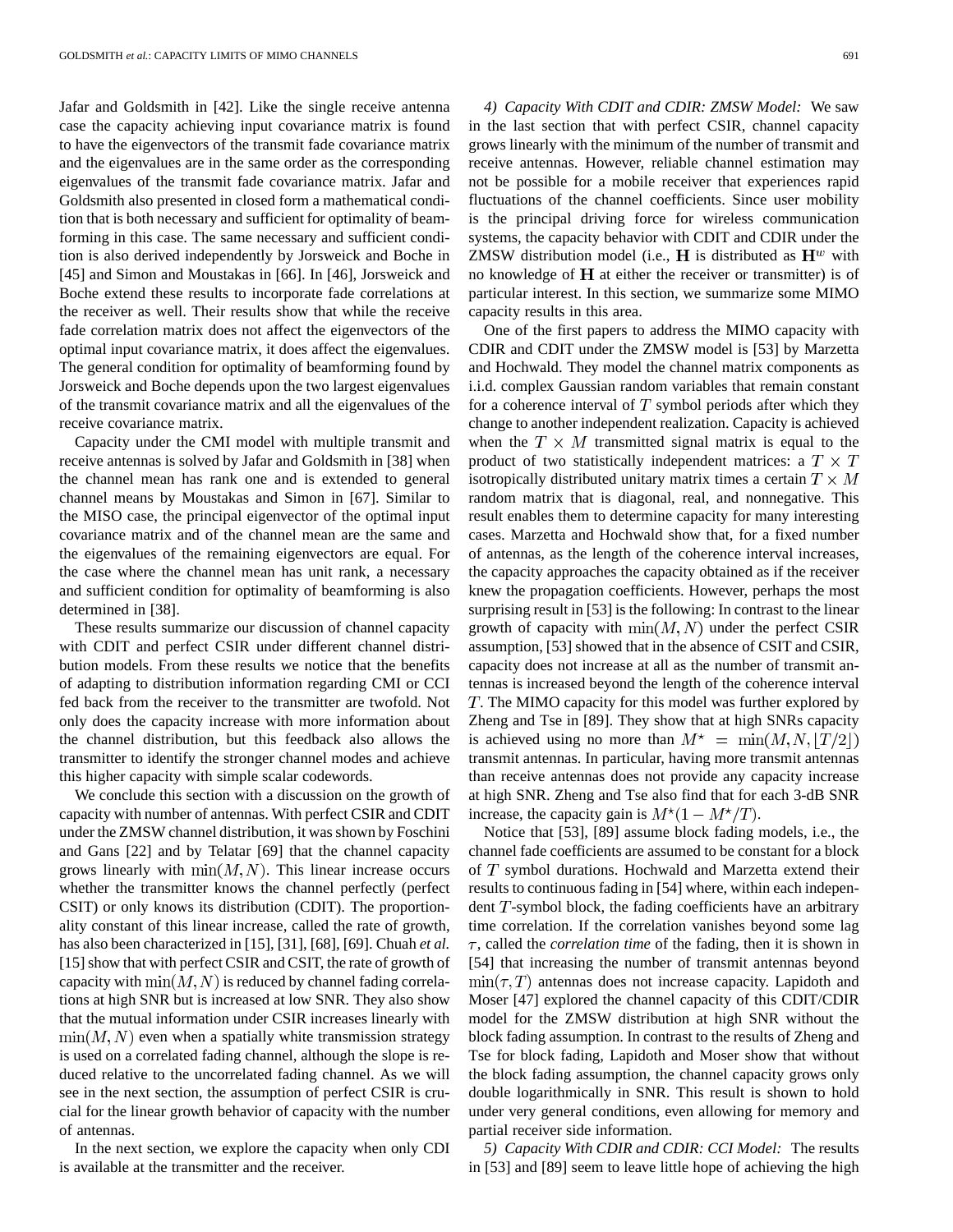capacity gains predicted for MIMO systems when the channel cannot be accurately estimated at the receiver and the channel distribution follows the ZMSW model. However, before resigning ourselves to these less-than-optimistic results we note that these results assume a somewhat pessimistic model for the channel distribution. That is because most channels when averaged over a relatively small area have either a nonzero mean or a nonwhite covariance. Thus, if these distribution parameters can be tracked, the channel distribution corresponds to either the CMI or CCI model.

Recent work by Jafar and Goldsmith [37] addresses the MIMO channel capacity with CDIT and CDIR under the CCI distribution model. The channel matrix components are modeled as spatially correlated complex Gaussian random variables that remain constant for a coherence interval of  $T$ symbol periods after which they change to another independent realization based on the spatial correlation model. The channel correlations are assumed to be known at the transmitter and receiver. As in the case of spatially white fading (ZMSW model), Jafar and Goldsmith show that with the CCI model the capacity is achieved when the  $T \times M$  transmitted signal matrix is equal to the product of a  $T \times T$  isotropically distributed unitary matrix, a statistically independent  $T \times M$  random matrix that is diagonal, real and nonnegative and the matrix of the eigenvectors of the transmit fade covariance matrix  $\mathbf{R}^{t}$ . It is shown in [37] that the channel capacity is independent of the smallest  $(M - T)^+$  eigenvalues of the transmit fade covariance matrix, as well as the eigenvectors of the transmit and receive fade covariance matrices  $\mathbf{R}^t$  and  $\mathbf{R}^r$ . Also, in contrast to the results for the spatially white fading model where adding more transmit antennas beyond the coherence interval length  $(M > T)$  does not increase capacity, [37] shows that additional transmit antennas always increase capacity as long as their channel fading coefficients are spatially correlated. Thus, in contrast to the results in favor of independent fades with perfect CSIR, these results indicate that with CCI at the transmitter and the receiver, transmit fade correlations can be beneficial, making the case for minimizing the spacing between transmit antennas when dealing with highly mobile, fast fading channels that cannot be accurately measured. Mathematically, [37] proves that for fast fading channels  $(T = 1)$ , capacity is a Schur-concave function of the vector of eigenvalues of the transmit fade correlation matrix. The maximum possible capacity gain due to transmitter fade correlations is shown to be  $10 \log_{10} M$  db.

*6) Frequency Selective Fading Channels:* While flat fading is a realistic assumption for narrowband systems where the signal bandwidth is smaller than the channel coherence bandwidth, broadband communications involve channels that experience frequency selective fading. Research on the capacity of MIMO systems with frequency selective fading typically takes the approach of dividing the channel bandwidth into parallel flat fading channels and constructing an overall block diagonal channel matrix with the diagonal blocks given by the channel matrices corresponding to each of these subchannels. Under perfect CSIR and CSIT, the total power constraint then leads to the usual closed-form waterfilling solution. Note that the waterfill is done simultaneously over both space and frequency. Even SISO frequency selective fading channels can be represented by the MIMO system model (1) in this manner [59]. For MIMO systems, the matrix channel model is derived by Bolcskei, Gesbert and Paulraj in [5] based on an analysis of the capacity behavior of OFDM-based MIMO channels in broadband fading environments. Under the assumption of perfect CSIR and CDIT for the ZMSW model, their results show that in the MIMO case, unlike the SISO case, frequency selective fading channels may provide advantages over flat fading channels not only in terms of ergodic capacity but also in terms of capacity versus outage. In other words, MIMO frequency selective fading channels are shown to provide both higher diversity gain and higher multiplexing gain than MIMO flat-fading channels. The measurements in [55] show that frequency selectivity makes the CDF of the capacity steeper and, thus, increases the capacity for a given outage as compared with the flat-frequency case, but the influence on the ergodic capacity is small.

*7) Training for Multiple-Antenna Systems:* The results summarized in the previous sections indicate that CSI plays a crucial role in the capacity of MIMO systems. In particular, the capacity results in the absence of CSIR are strikingly different and often quite pessimistic compared with those that assume perfect CSIR. To recapitulate, with perfect CSIR and CDIT MIMO channel capacity is known to increase linearly with  $\min(M, N)$  when the CDIT assumes the ZMSW or CCI distribution models. However, in fast fading when the channel changes so rapidly that it cannot be estimated reliably at the receiver (CDIR only) the capacity does not increase with the number of transmit antennas at all for  $M > T$  where T is the channel decorrelation time. Also at high SNR under the ZMSW distribution model, capacity with perfect CSIR and CDIT increases logarithmically with SNR, while the capacity with CDIR and CDIT increases only double logarithmically with SNR. Thus, CSIR is critical for obtaining the high capacity benefits of multiple-antenna wireless links. CSIR is often obtained by sending known training symbols to the receiver. However, with too little training the channel estimates are poor, whereas with too much training there is no time for data transmission before the channel changes. So the key question to ask is how much training is needed in multiple-antenna wireless links. This question itself is the title of the paper [29] by Hassibi and Hochwald where they compute a lower bound on the capacity of a channel that is learned by training and maximize the bound as a function of the receive SNR, fading coherence time, and number of transmitter antennas. When the training and data powers are allowed to vary, the optimal number of training symbols is shown to be equal to the number of transmit antennas—which is also the smallest training interval length that guarantees meaningful estimates of the channel matrix. When the training and data powers are instead required to be equal, the optimal training duration may be longer than the number of antennas. Hassibi and Hochwald also show that training-based schemes can be optimal at high SNR, but are suboptimal at low SNR.

#### *D. Open Problems in Single-User MIMO*

The results summarized in this section form the basis of our understanding of channel capacity under different CSI and CDI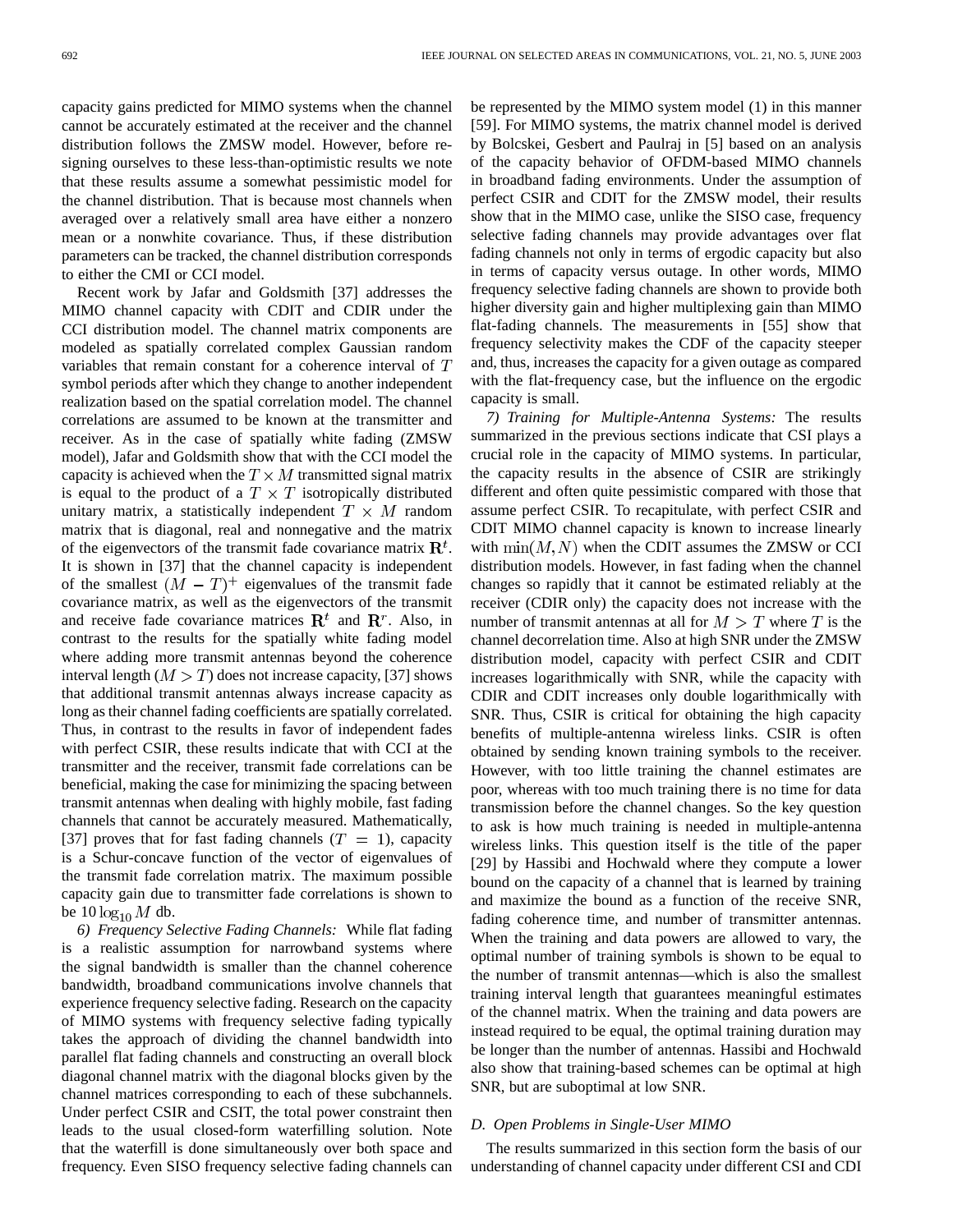

Fig. 6. System models of the (left) MIMO BC and the (right) MIMO MAC channels.

assumptions. These results serve as useful indicators for the benefits of incorporating training and feedback schemes in a MIMO wireless link to obtain CSIR/CDIT and CSIT/CDIT, respectively. However, our knowledge of MIMO capacity with CDI only is still far from complete, even for single-user systems. We conclude this section by pointing out some of the many open problems.

- 1) Combined CCI and CMI: Capacity under CDIT and perfect CSIR is unsolved under a combined CCI and CMI distribution model even with a single receive antenna.
- 2) CCI: With perfect CSIR and CDIT capacity is not known under the CCI model for completely general correlations.
- 3) CDIR: Almost all cases with only CDIR are open problems.
- 4) Outage capacity: Most results for CDI only at either the transmitter or receiver are for ergodic capacity. Capacity versus outage has proven to be less analytically tractable than ergodic capacity and contains an abundance of open problems.

#### III. MULTIUSER MIMO

In this section, we consider the two basic multiuser MIMO channel models: the MIMO MAC and the MIMO BC. Since the capacity region of a general MAC has been known for quite a while, there are many results on the MIMO MAC for both constant channels and fading channels with different CSI and CDI assumptions at the transmitters and receivers. The MIMO BC, however, is a relatively new problem for which capacity results have only recently been found. As a result, the field is much less developed, but we summarize the recent results in the area. Interestingly, the MIMO MAC and MIMO BC have been shown to be duals, as we will discuss in Section III-C2.

# *A. System Model*

To describe the MAC and BC models, we consider a cellular-type system in which the base station has  $M$  antennas and each of the  $K$  mobiles has  $N$  antennas. The downlink of this system is a MIMO BC and the uplink is a MIMO MAC. We will use  $H_i$  to denote the *downlink* channel matrix from the base station to user  $i$ . Assuming that the same channel is used on the uplink and downlink, the *uplink* matrix of user i is  $H_i^{\dagger}$ . A picture of the system model is shown in Fig. 6.

In the MAC, let  $\mathbf{u_k} \in \mathbb{C}^{N \times 1}$  be the transmitted signal of user (i.e., mobile) k. Let  $\mathbf{v} \in \mathbb{C}^{M \times 1}$  denote the received signal and  $\mathbf{w} \in \mathbb{C}^{M \times 1}$  the noise vector where  $\mathbf{w} \sim \tilde{\mathcal{N}}(0, \mathbf{I})$  is circularly symmetric complex Gaussian with identity covariance. The received signal at the base station is then equal to

$$
\mathbf{v} = \mathbf{H}_1^{\dagger} \mathbf{u}_1 + \dots + \mathbf{H}_K^{\dagger} \mathbf{u}_K + \mathbf{w}
$$
  
=
$$
\mathbf{H}^{\dagger} \begin{bmatrix} \mathbf{u}_1 \\ \vdots \\ \mathbf{u}_K \end{bmatrix} + \mathbf{w} \text{ where } \mathbf{H}^{\dagger} = \begin{bmatrix} \mathbf{H}_1^{\dagger} & \dots & \mathbf{H}_K^{\dagger} \end{bmatrix}.
$$

In the MAC, each user (i.e., mobile) is subject to an individual power constraint of  $P_k$ . The transmit covariance matrix of user k is defined to be  $\mathbf{Q}_k \triangleq \mathbb{E}[\mathbf{u_k u_k}^{\dagger}]$ . The power constraint implies  $\text{Tr}(\mathbf{Q}_k) \leq P_k$  for  $k = 1, \ldots, K$ .

In the BC, let  $\mathbf{x} \in \mathbb{C}^{M \times 1}$  denote the transmitted vector signal (from the base station) and let  $y_k \in \mathbb{C}^{N \times 1}$  be the received signal at receiver (i.e., mobile)  $k$ . The noise at receiver  $k$  is represented by  $n_k \in \mathbb{C}^{N \times 1}$  and is assumed to be circularly symmetric complex Gaussian noise ( $n_k \sim N(0, I)$ ). The received signal of User  $k$  is equal to

$$
\mathbf{y_k} = \mathbf{H}_k \mathbf{x} + \mathbf{n}_k. \tag{11}
$$

The transmit covariance matrix of the input signal is  $\Sigma_x \triangleq$  $\mathbb{E}[\mathbf{x} \mathbf{x}^{\dagger}]$ . The base station is subject to an average power constraint P, which implies  $\text{Tr}(\Sigma_x) \leq P$ .

## *B. MIMO Multiple-Access Channel*

In this section, we summarize capacity results on the multiple-antenna MAC. We first analyze the constant channel scenario and then consider the fading channel. Since the capacity region of a general MAC is known, the expressions for the capacity of a constant MAC are quite straightforward. For the fading case, one must consider different assumptions about the CSI and CDI available at the transmitter and receiver. We consider three cases: perfect CSIR and CSIT, perfect CSIR and CDIT, and CDIT and CDIR. As above, under CDI, we consider three different distribution models: the ZMSW, CMI, and CCI models.

*1) Constant Channel:* The capacity of any MAC can be written as the convex closure of the union of rate regions corresponding to every product input distribution  $p(u_1) \cdots p(u_K)$ satisfying the user-by-user power constraints [18]. For the Gaussian MIMO MAC, however, it has been shown that it is sufficient to consider only Gaussian inputs and that the convex hull operation is not needed [11], [86]. For any set of powers  ${\bf P}=(P_1,\ldots,P_K)$ , the capacity of the MIMO MAC is shown in  $(12)$ , at the bottom of the next page. The *i*th user transmits a zero-mean Gaussian with spatial covariance matrix  $Q_i$ . Each set of covariance matrices  $(Q_1, \ldots, Q_K)$  corresponds to a  $K$ -dimensional polyhedron (i.e.)

$$
\left\{ (R_1, \dots, R_K) : \sum_{i \in S} R_i
$$
  

$$
\leq \frac{1}{2} \log \left| \mathbf{I} + \sum_{i \in S} \mathbf{H}_i^{\dagger} \mathbf{Q}_i \mathbf{H}_i \right| \quad \forall S \subseteq \{1, \dots, K\} \right\}
$$

and the capacity region is equal to the union (over all covariance matrices satisfying the trace constraints) of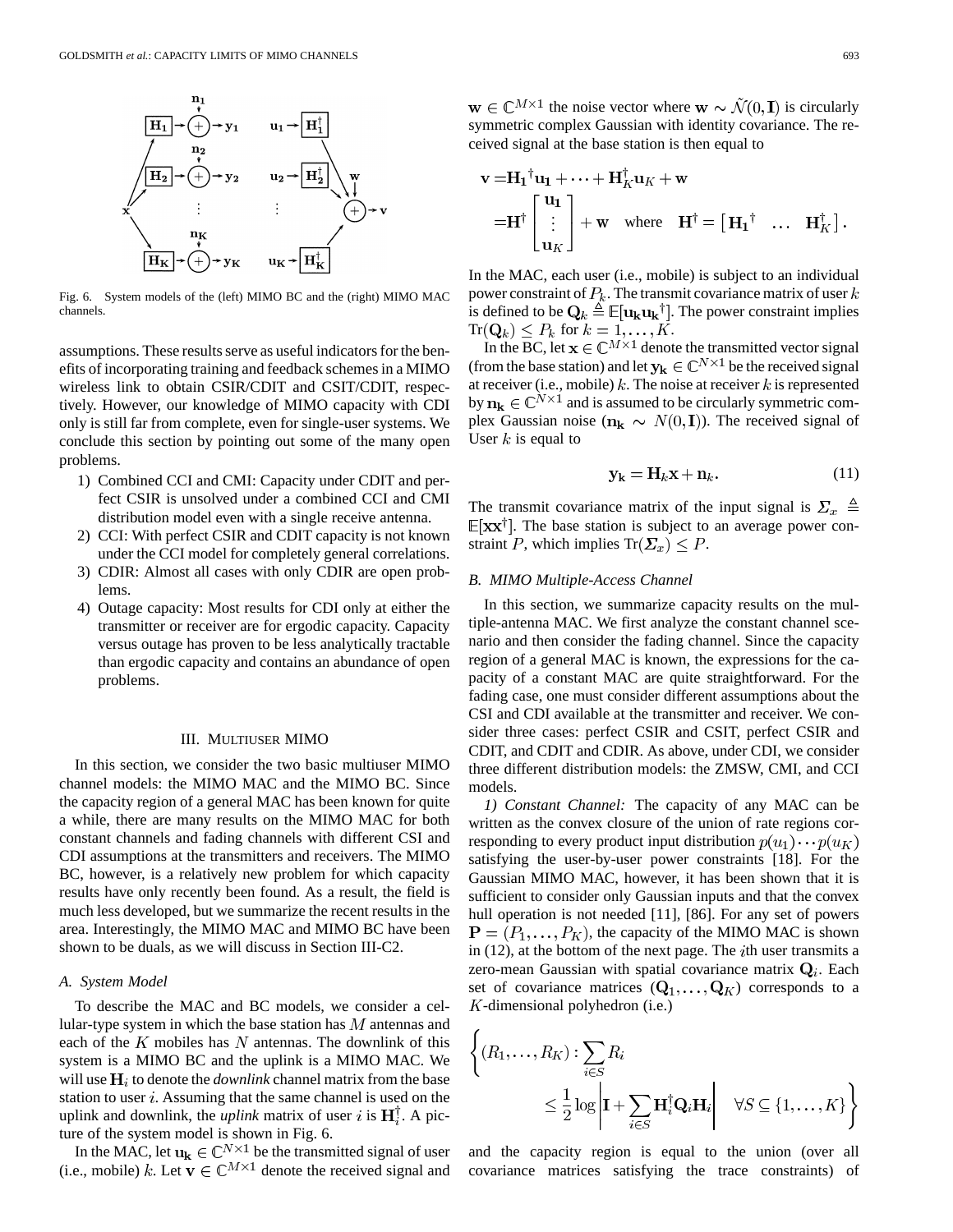

Fig. 7. Capacity region of MIMO MAC for  $N = 1$ .

all such polyhedrons. The corner points of each polyhedron can be achieved by *successive decoding*, in which users' signals are successively decoded and subtracted out of the received signal. For the two-user case, each set of covariance matrices corresponds to a pentagon, similar in form to the capacity region of the scalar Gaussian MAC. The corner point where  $R_1 = \log |\mathbf{I} + \mathbf{H}_1^{\dagger} \mathbf{Q}_1 \mathbf{H}_1|$ and  $R_2 = \log |\mathbf{I} + \mathbf{H}_1^{\dagger} \mathbf{Q}_1 \mathbf{H}_1 + \mathbf{H}_2^{\dagger} \mathbf{Q}_2 \mathbf{H}_2| - R_1 =$  $\log|\mathbf{I} + (\mathbf{I} + \mathbf{H}_1^{\dagger} \mathbf{Q}_1 \mathbf{H}_1)^{-1} \mathbf{H}_2^{\dagger} \mathbf{Q}_2 \mathbf{H}_2|$  corresponds to decoding user 2 first (i.e., in the presence of interference from user 1) and decoding user 1 last (without interference from user 2). Successive decoding can reduce a complex multiuser detection problem into a series of single-user detection steps [27].

The capacity region of a MIMO MAC for the single transmit antenna case ( $N = 1$ ) is shown in Fig. 7. When  $N = 1$ , the covariance matrix of each transmitter is a scalar equal to the transmitted power. Clearly, each user should transmit at full power. Thus, the capacity region for a K-user MAC for  $N = 1$  is the set of all rate vectors  $(R_1, \ldots, R_K)$  satisfying

$$
\sum_{i \in S} R_i \le \frac{1}{2} \log \left| \mathbf{I} + \sum_{i \in S} \mathbf{H}_i^\dagger P_i \mathbf{H}_i \right| \quad \forall S \subseteq \{1, \dots, K\}. \tag{13}
$$

For the two-user case, this reduces to the simple pentagon seen in Fig. 7.

When  $N > 1$ , however, a union must be taken over all covariance matrices. Intuitively, the set of covariance matrices that maximize  $R_1$  are different from the set of covariance matrices that maximize the sum rate. In Fig. 8, a MAC capacity region for  $N > 1$  is shown. Notice that the region is equal to the union of pentagons (each pentagon corresponding to a different set of transmit covariance matrices), a few of which are shown with dashed lines in the figure. The boundary of the capacity region is in general curved, except at the sum rate point, where the boundary is a straight line [86]. Each point on the curved portion of the boundary is achieved by a *different* set of covariance matrices. At point A, user 1 is decoded last and achieves his single-user capacity by choosing  $Q_1$  as a water-fill of the channel  $H_1$  (independent of  $H_2$  or  $Q_2$ ). User 2 is decoded first, in the presence of interference from user 1, so  $\mathbf{Q}_2$  is chosen as



Fig. 8. Capacity region of MIMO MAC for  $N > 1$ .

a waterfill of the channel  $H_2$  and the interference from user 1. The sum-rate corner points B and C are the two corner points of the pentagon corresponding to the sum-rate optimal covariance matrices  $Q_1^{\text{sum}}$  and  $Q_2^{\text{sum}}$ . At point B user 1 is decoded last, whereas at point C user 2 is decoded last. Thus, points B and C are achieved using the same covariance matrices but different decoding orders.

Next, we focus on characterizing the optimal covariance matrices  $(Q_1, \ldots, Q_K)$  that achieve different points on the boundary of the MIMO MAC capacity region. Since the MAC capacity region is convex, it is well known from convex theory that the boundary of the capacity region can be fully characterized by maximizing the function  $\mu_1 R_1 + \cdots + \mu_K R_K$  over all rate vectors in the capacity region and for all nonnegative priorities  $(\mu_1, ..., \mu_K)$  such that  $\sum_{i=1}^K \mu_i = 1$ . For a fixed set of priorities  $(\mu_1, \dots, \mu_K)$ , this is equivalent to finding the point on the capacity region boundary that is tangent to a line whose slope is defined by the priorities. See the tangent line in Fig. 8 for an example. The structure of the MAC capacity region implies that all boundary points of the capacity region are corner points of polyhedrons corresponding to different sets of covariance matrices. Furthermore, the corner point should correspond to successive decoding in order of *increasing* priority, i.e., the user with the highest priority should be decoded last and, therefore, sees no interference [70], [73]. Thus, the problem of finding the boundary point on the capacity region associated with priorities  $\mu_1, \dots, \mu_K$  assumed to be in descending order (users can be arbitrarily re-numbered to satisfy this condition) can be written as

$$
\max_{\mathbf{Q}_1,\dots,\mathbf{Q}_K} \mu_K \log \left| \mathbf{I} + \sum_{l=1}^K \mathbf{H}_l^{\dagger} \mathbf{Q}_l \mathbf{H}_l \right| + \sum_{i=1}^{K-1} (\mu_i - \mu_{i+1}) \log \left| \mathbf{I} + \sum_{l=1}^i \mathbf{H}_l^{\dagger} \mathbf{Q}_l \mathbf{H}_l \right|
$$

subject to power constraints on the trace of each of the covariance matrices. Note that the covariances that maximize the func-

$$
C_{MAC} (\mathbf{P}; \mathbf{H}^{\dagger}) \triangleq \bigcup_{\{\mathbf{Q}_i \geq 0, \text{ Tr}(\mathbf{Q}_i) \leq P_i \ \forall i\}} \left\{ \frac{(R_1, \dots, R_K) :}{\sum_{i \in S} R_i \leq \frac{1}{2} \log \left| \mathbf{I} + \sum_{i \in S} \mathbf{H}_i^{\dagger} \mathbf{Q}_i \mathbf{H}_i \right|} \ \forall S \subseteq \{1, \dots, K\} \right\}
$$
(12)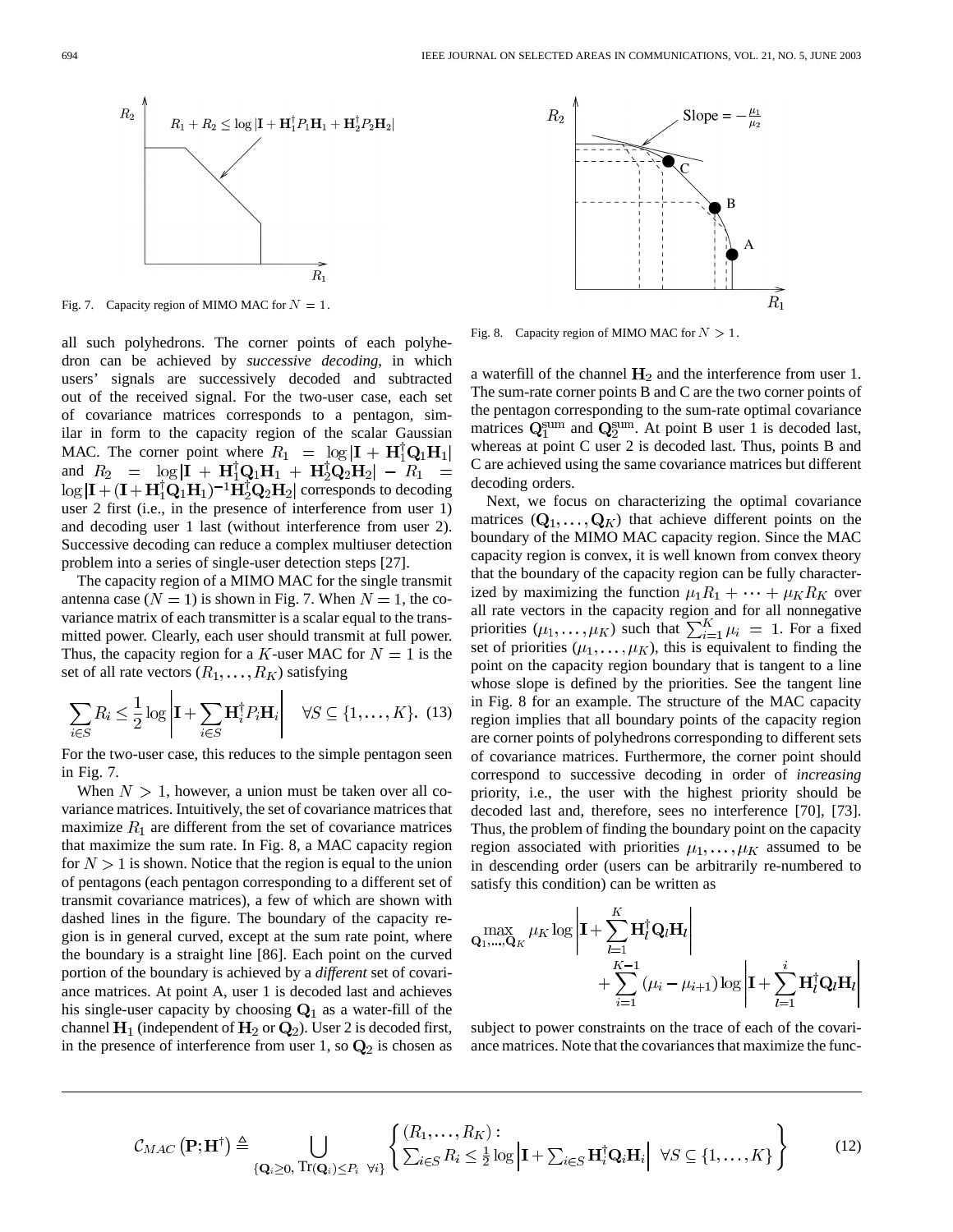tion above are the *optimal* covariances. The most interesting and useful feature of the optimization problem above is that the objective function is concave in the covariance matrices. Thus, efficient convex optimization tools exist that solve this problem numerically [7]. A more efficient numerical technique to find the sum-rate maximizing (i.e.,  $\mu_1 = \cdots = \mu_K$ ) covariance matrices, called iterative waterfilling, was developed by Yu *et al.* [86]. This technique is based on the Karush Kuhn Tucker (KKT) optimality conditions for the sum-rate maximizing covariance matrices. These conditions indicate that the sum-rate maximizing covariance matrix of any user in the system should be the single-user water-filling covariance matrix of its own channel with noise equal to the actual noise plus the interference from the other  $K-1$  transmitters.

*2) Fading Channels:* As in the single-user case, the capacity of the MIMO MAC where the channel is time-varying depends on the definition of capacity and the availability of CSI and CDI at the transmitters and the receiver. The capacity with perfect CSIT and CSIR is very well studied, as is the capacity with perfect CSIR and CDIT under the ZMSW distribution model. However, little is known about the capacity of the MIMO MAC with CDIT at either the transmitter or receiver under the CMI or CCI distribution models. Some results on the optimum distribution for the single antenna case with CDIT and CDIR under the ZMSW distribution can be found in [62].

With perfect CSIR and CSIT the system can be viewed as a set of *parallel* non interfering MIMO MACs (one for each fading state) sharing a common power constraint. Thus, the ergodic capacity region can be obtained as an average of these parallel MIMO MAC capacity regions [87], where the averaging is done with respect to the channel statistics. The iterative waterfilling algorithm of [86] easily extends to this case, with joint space and time waterfilling.

The capacity region of a MAC with perfect CSIR and CDIT under the ZMSW distribution model was found in [23] and [63]. In this case, Gaussian inputs are optimal and the ergodic capacity region is equal to the time average of the capacity obtained at each fading instant with a constant transmit policy (i.e., a constant covariance matrix for each user). Thus, the ergodic capacity region is given by

$$
\bigcup_{\{\mathbf{Q}_i \geq 0, \text{Tr}(\mathbf{Q}_i) \leq P_i \forall i\}} \left\{ (R_1, \dots, R_K) : \sum_{i \in S} R_i \right\}
$$

$$
\leq \frac{1}{2} \mathbb{E}_{\mathbf{H}} \left[ \log \left| \mathbf{I} + \sum_{i \in S} \mathbf{H}_i^\dagger \mathbf{Q}_i \mathbf{H}_i \right| \right]
$$

$$
\forall S \subseteq \{1, \dots, K\} \bigg\}.
$$

If the channel matrices  $H_i$  have i.i.d. complex Gaussian entries and each user has the same power constraint, then the optimal covariances are scaled versions of the identity matrix [69].

There has also been some work on capacity with perfect CSIR and CDIT under the CCI distribution model [41]. In this paper, Jafar and Goldsmith determine the optimal transmit covariance matrices when there is transmit antenna correlation that is known at the transmitters. This topic has yet to be fully investigated.

Asymptotic results on the sum capacity of MIMO MAC channels with the number of receive antennas and the number of transmitters increasing to infinity were obtained by Telatar [69] and by Viswanath *et al.* [80]. MIMO MAC sum capacity with perfect CSIR and CDIT under the ZMSW distribution model (i.e., each transmitter's channel is distributed as  $H^w$ ) is found to grow *linearly* with  $\min(M, NK)$  [69]. Thus, for systems with large numbers of users, increasing the number of receive antennas at the base station  $(M)$  while keeping the number of mobile antennas  $(N)$  constant can lead to linear growth. Sum capacity with perfect CSIR and CSIT also scales linearly with  $\min(M, NK)$ , but perfect CSIT is of decreasing value as the number of receive antennas increases [32], [80]. Furthermore, the limiting distribution of the sum capacity with perfect CSIR and CSIT was found to be Gaussian by Hochwald and Vishwanath [32].

# *C. MIMO Broadcast Channel*

In this section, we summarize capacity results on the multiple-antenna BC. When the transmitter has only one antenna, the Gaussian broadcast channel is a degraded broadcast channel (i.e., the users can be absolutely ranked by their channel strength), for which the capacity region is known [18]. However, when the transmitter has more than one antenna, the Gaussian broadcast channel is generally nondegraded.3 The capacity region of general nondegraded broadcast channels is unknown, but the seminal work of Caire and Shamai [9] and subsequent research on this problem have shed a great deal of light on this channel and the sum capacity of the MIMO BC has been found. In subsequent sections, we focus mainly on the constant channel, but we do briefly discuss the fading channel as well which is still an open problem. Note that the BC transmitter (i.e., the base station) has  $M$  antennas and each receiver has  $N$  antennas, as described in Section III-A.

*1) Dirty Paper Coding (DPC) Achievable Rate Region:* An achievable region for the MIMO BC was first obtained for the  $N=1$  case by Caire and Shamai [9] and later extended to the multiple-receive antenna case by Yu and Cioffi [83] using the idea of DPC [17]. The basic premise of DPC is as follows. If the transmitter (but not the receiver) has perfect, noncausal knowledge of additive Gaussian interference in the channel, then the capacity of the channel is the same as if there was no additive interference, or equivalently as if the receiver also had knowledge of the interference. DPC is a technique that allows noncausally known interference to be "presubtracted" at the transmitter, but in such a way that the transmit power is not increased. A more practical (and more general) technique to perform this presubtraction is the cancelling for known interference technique found by Erez *et al.* in [19].

In the MIMO BC, DPC can be applied at the transmitter when choosing codewords for different receivers. The transmitter first picks a codeword (i.e.,  $x_1$ ) for receiver 1. The transmitter then chooses a codeword for receiver  $2$  (i.e.,  $x_2$ ) with full (noncausal) knowledge of the codeword intended for receiver 1. Therefore,

<sup>3</sup>The multiple-antenna broadcast channel is nondegraded because users receive different strength signals from different transmit antennas. See [18] for a precise definition of degradedness.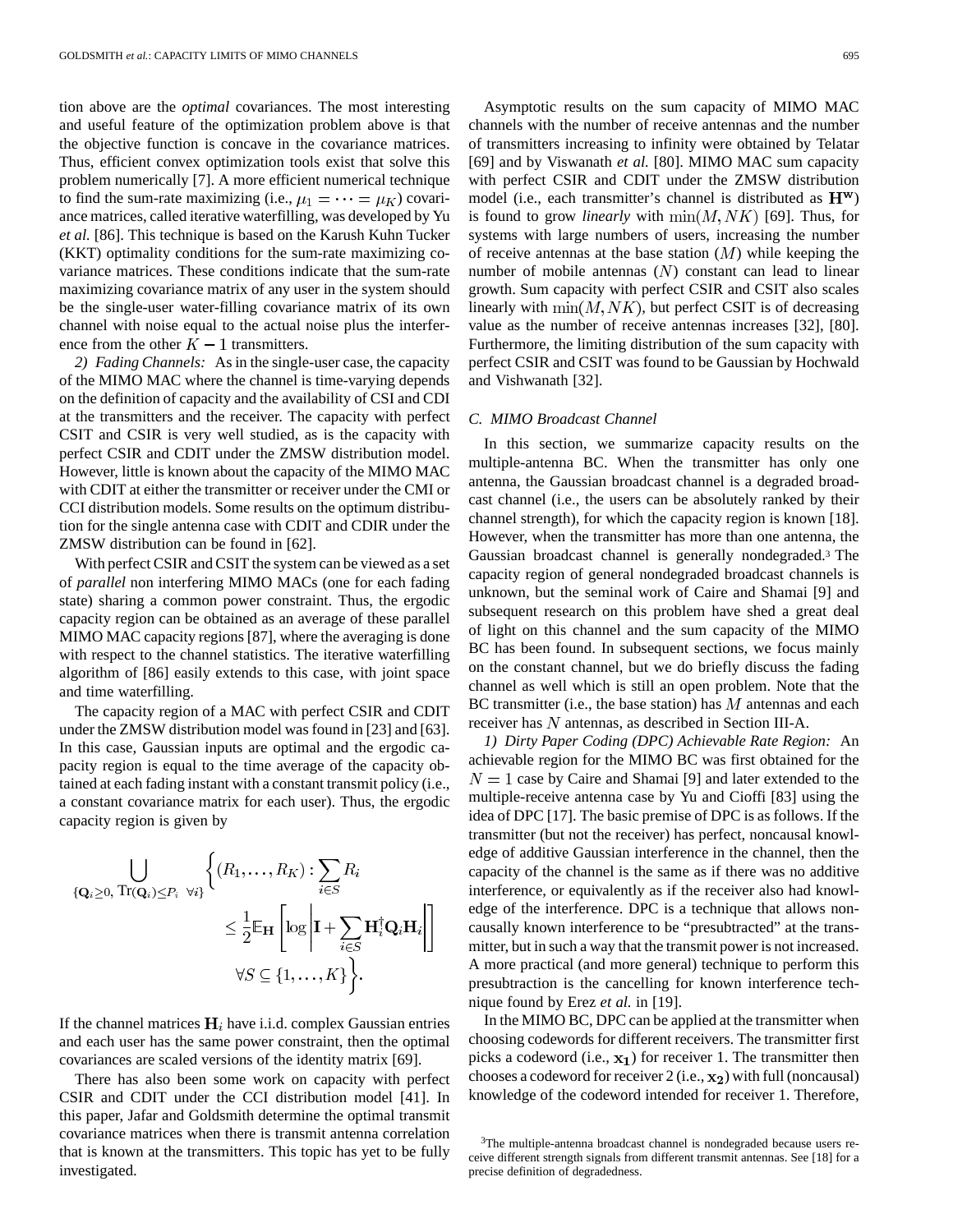

Fig. 9. Dirty paper rate region,  $H_1 = [1 \ 0.5], H_2 = [0.5 \ 1], P = 10.$ 

the codeword of user 1 can be presubtracted such that receiver 2 does not see the codeword intended for receiver 1 as interference. Similarly, the codeword for receiver 3 is chosen such that receiver 3 does not see the signals intended for receivers 1 and 2 (i.e  $x_1 + x_2$ ) as interference. This process continues for all K receivers. If user  $\pi(1)$  is encoded first, followed by user  $\pi(2)$ , etc., the following is an achievable rate vector:

$$
R_{\pi(i)} = \frac{1}{2} \log \frac{\left| \mathbf{I} + \mathbf{H}_{\pi(i)} \left( \sum_{j \geq i} \Sigma_{\pi(j)} \right) \mathbf{H}_{\pi(i)}^{\dagger} \right|}{\left| \mathbf{I} + \mathbf{H}_{\pi(i)} \left( \sum_{j > i} \Sigma_{\pi(j)} \right) \mathbf{H}_{\pi(i)}^{\dagger} \right|} \quad i = 1, \dots, K.
$$
\n(14)

The dirty paper region  $C_{\text{DPC}}(P, H)$  is defined as the convex hull of the union of all such rates vectors over all positive semi-definite covariance matrices  $\Sigma_1, \ldots, \Sigma_K$  such that  $\text{Tr}(\Sigma_1 + \cdots \Sigma_K) = \text{Tr}(\Sigma_x) \leq P$  and over all permutations  $(\pi(1), \ldots, \pi(K))$ :

$$
C_{\rm DPC}(P, \mathbf{H}) \triangleq Co\left(\bigcup_{\pi, \Sigma_i} \mathbf{R}(\pi, \Sigma_i)\right) \tag{15}
$$

where  $\mathbf{R}(\pi, \Sigma_i)$  is given by (14). The transmitted signal is  $\mathbf{x} =$  $x_1 + \cdots + x_K$  and the input covariance matrices are of the form  $\Sigma_i = \mathbb{E}[\mathbf{x}_i \mathbf{x}_i^{\dagger}]$ . From the dirty paper result we find that  $x_1, \ldots, x_K$  are uncorrelated, which implies  $\Sigma_x = \Sigma_1 + \cdots +$  $\Sigma_K$ .

One important feature to notice about the dirty paper rate equations in (14) is that the rate equations are neither a concave nor convex function of the covariance matrices. This makes numerically finding the dirty paper region very difficult, because generally a brute force search over the entire space of covariance matrices that meet the power constraint must be conducted. The dirty paper rate region for a two-user channel with  $M = 2$  and  $N = 1$  is shown in Fig. 9.

Note that DPC and successive decoding (i.e., interference cancellation by the receiver instead of the transmitter) are completely equivalent capacity-wise for scalar channels, but this equivalence does not hold for MIMO channels. It has been shown [36] that the achievable region with successive decoding is contained within the DPC region.

*2) MAC-BC Duality:* In [74], Vishwanath, Jindal, and Goldsmith showed that the dirty paper rate region of the multiantenna BC with power constraint  $P$  is equal to the union of capacity regions of the dual MAC, where the union is taken over all individual power constraints that sum to  $P$ 

$$
\mathcal{C}_{\text{DPC}}(P, \mathbf{H}) = \bigcup_{\mathbf{P}: \sum_{i=1}^{K} P_i = P} \mathcal{C}_{\text{MAC}}(P_1, \dots, P_K, \mathbf{H}^{\dagger}). \tag{16}
$$

This is the multiple-antenna extension of the previously established duality between the scalar Gaussian broadcast and multiple-access channels [44]. In addition to the relationship between the two rate regions, for any set of covariance matrices in the MAC/BC (and the corresponding rate vector), [74] provides an explicit set of transformations to find covariance matrices in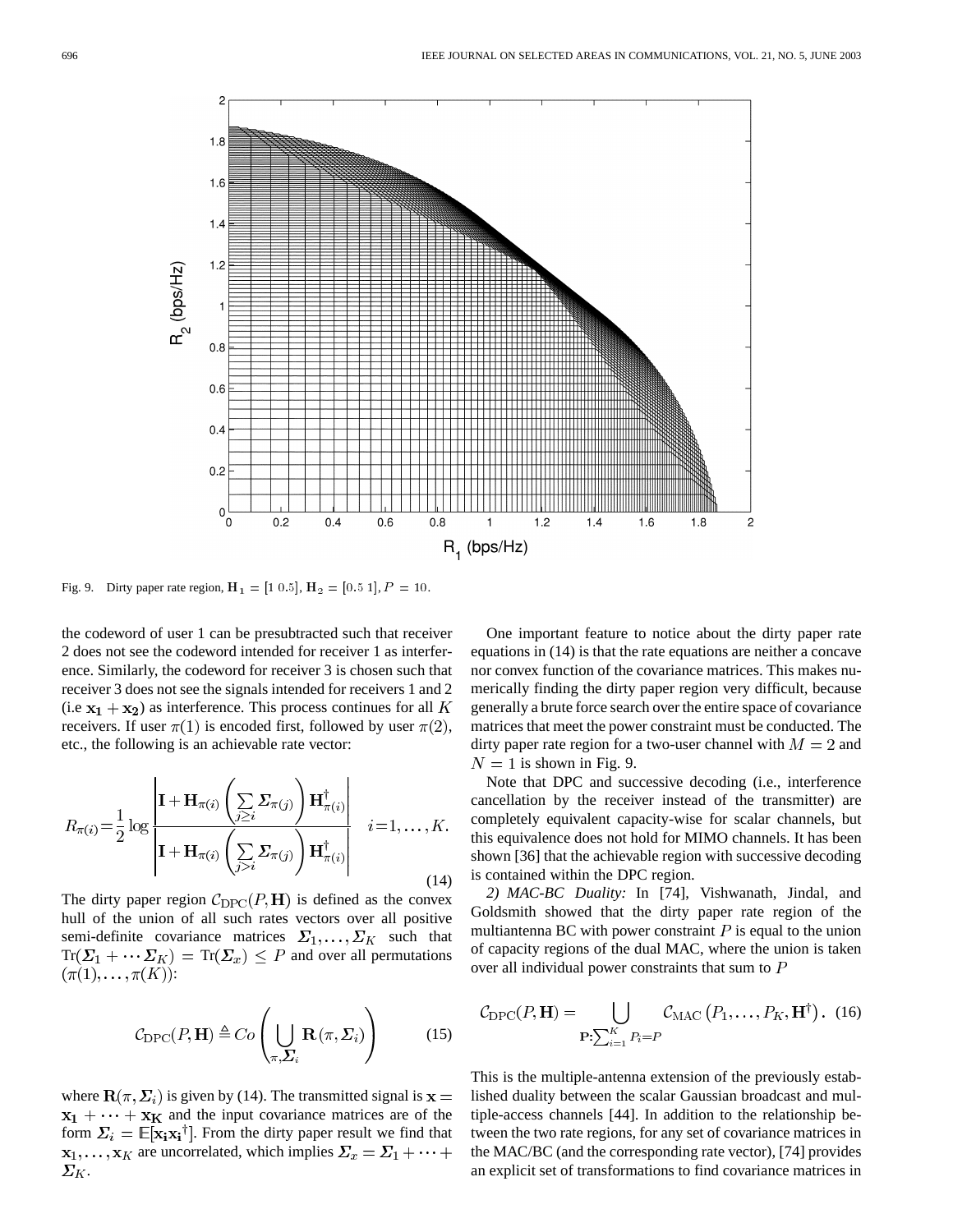the BC/MAC that achieve the same rates. The union of MAC capacity regions in (16) is easily seen to be the same expression as in (12) but with the constraint  $\sum_{i=1}^{K} \text{Tr}(\mathbf{Q}_i) \leq P$  instead of  $Tr(Q_i) \leq P_i$   $\forall i$  (i.e., a sum constraint instead of individual constraints).

The MAC-BC duality is very useful from a numerical standpoint because the dirty paper region leads to nonconcave rate functions of the covariances, whereas the rates in the dual MAC are *concave* functions of the covariance matrices. Thus, the optimal MAC covariances can be found using standard convex optimization techniques and then transformed to the corresponding optimal BC covariances using the MAC-BC transformations given in [74]. A specialized algorithm to find the optimal MAC covariances can be found in [35]. An algorithm based on the iterative waterfilling algorithm [86] that finds the sum rate optimal covariances is given in [43].

The dirty paper rate region is shown in Fig. 9 for a channel with two-users,  $M = 2$  and  $N = 1$ . Notice that the dirty paper rate region shown in Fig. 9 is actually a union of MAC regions, where each MAC region corresponds to a different set of individual power constraints. Since  $N = 1$ , each of the MAC regions is a pentagon, as discussed in Section III-B1. Similar to the MAC capacity region, the boundary of the DPC region is curved, except at the sum-rate maximizing portion of the boundary. For the  $N = 1$  case, duality also indicates that rank-one covariance matrices (i.e., beamforming) are optimal for DPC. This fact is not obvious from the dirty paper rate equations, but follows from the transformations of [74] which find BC covariances that achieve the same rates as a set of MAC covariance matrices (which are scalars in the  $N = 1$  case).

Duality also allows the MIMO MAC capacity region to be expressed as an intersection of the dual dirty paper BC rate regions [74, Corollary 1]

$$
\mathcal{C}_{\text{MAC}}\left(P_1, \ldots, P_K, \mathbf{H}^{\dagger}\right)
$$
\n
$$
= \bigcap_{\alpha > 0} \mathcal{C}_{\text{DPC}}\left(\sum_{i=1}^K \frac{P_i}{\alpha_i}; \left[\sqrt{\alpha_1} \mathbf{H}_1^T \cdots \sqrt{\alpha_K} \mathbf{H}_K^T\right]^T\right). \tag{17}
$$

*3) Optimality of DPC:* DPC was first shown to achieve the *sum-rate* capacity of the MIMO BC for the two-user,  $M = 2$ ,  $N = 1$  channel by Caire and Shamai [9]. This was shown by proving that the Sato upper bound [61] on the broadcast channel sum-rate capacity is achievable using DPC. The sum-rate optimality of DPC was extended to the multiuser channel with  $N = 1$  by Viswanath and Tse [79] and to the more general  $N > 1$  case by Vishwanath *et al.* [74] and Yu and Cioffi [84].

It has also recently been conjectured that the DPC rate region is the actual capacity region of the multiple-antenna broadcast channel. Significant progress toward proving this conjecture is made in [75] and [77].

*4) Fading Channels:* Most of the capacity problems for fading MIMO BCs are still open, with the exception of sum-rate capacity with perfect CSIR and CSIT. In this case, as for the MIMO MAC, the MIMO BC can be split into parallel channels with an overall power constraint (see Li and Goldsmith [48] for a treatment of the scalar case).

Asymptotic results for the sum-rate capacity of the MIMO BC for  $N = 1$  under the ZSMW model can be obtained by combining the asymptotic results for the sum-rate capacity of the MIMO MAC with duality [32]. Thus, the role of transmitter side information reduces with the growth in the number of transmit antennas and, hence, the sum capacity of the MIMO BC with K users and M transmit antennas tends to the sum capacity of a single-user system with only receiver CSI and  $M$  receive antennas and K transmit antennas, which is given by  $\mathbb{E}_{\mathbf{H}} \log |\mathbf{I}| +$  $P/KHH^{\dagger}$ . Thus, the asymptotic growth under CSIR and CSIT or CDIT under the ZMSW model is linear as  $\mathfrak{C}\min(M,K)$  and the growth rate constant  $\mathfrak C$  can be found in [32]. As seen for the MIMO MAC, for systems with large numbers of users, increasing the number of transmit antennas at the base station  $(M)$ while keeping the number of mobile antennas  $(N)$  constant can lead to linear growth.

#### *D. Open Problems in Multiuser MIMO*

Multiuser MIMO has been the primary focus of research in recent years, mainly due to the large number of open problems in this area. Some of these are as follows.

- 1) BC with perfect CSIR and CDIT: The broadcast channel capacity is only known when both the transmitter and the receivers have perfect knowledge of the channel.
- 2) CDIT and CDIR: Since perfect CSI is rarely possible, a study of capacity with CDI at both the transmitter(s) and receiver(s) for both MAC and BC is of great practical relevance.
- 3) Non-DPC techniques for BC: DPC is a very powerful capacity-achieving scheme, but it appears quite difficult to implement in practice. Thus, non-DPC multiuser transmissions schemes for the downlink (such as downlink beamforming [60]) are also of practical relevance.

# IV. MULTICELL MIMO

The MAC and the BC are information theoretic abstractions of the uplink and the downlink of a single cell in a cellular system. However, a cellular system, by definition, consists of many cells. Due to the fundamental nature of wireless propagation, transmissions in a cell are not limited to within that cell. Users and base stations in adjacent cells experience interference from each other. Also, since the base stations are typically not mobile themselves there is the possibility for the base stations to communicate through a high-speed reliable connection, possibly consisting of optical fiber links capable of very high data rates. This opens up the opportunity for base stations to cooperate in the way they process different users' signals. Analysis of the capacity of the cellular network, explicitly taking into account the presence of multiple cells, multiple users and multiple antennas, and the possibilities of cooperation between base stations is inevitably a hard problem and runs into several long-standing unsolved problems in network information theory. However, such an analysis is also of utmost importance because it defines a common benchmark that can be used to gauge the efficiency of any practical scheme, in the same way that the capacity of a single-user link serves as a measure of the performance of practical schemes. There has been some recent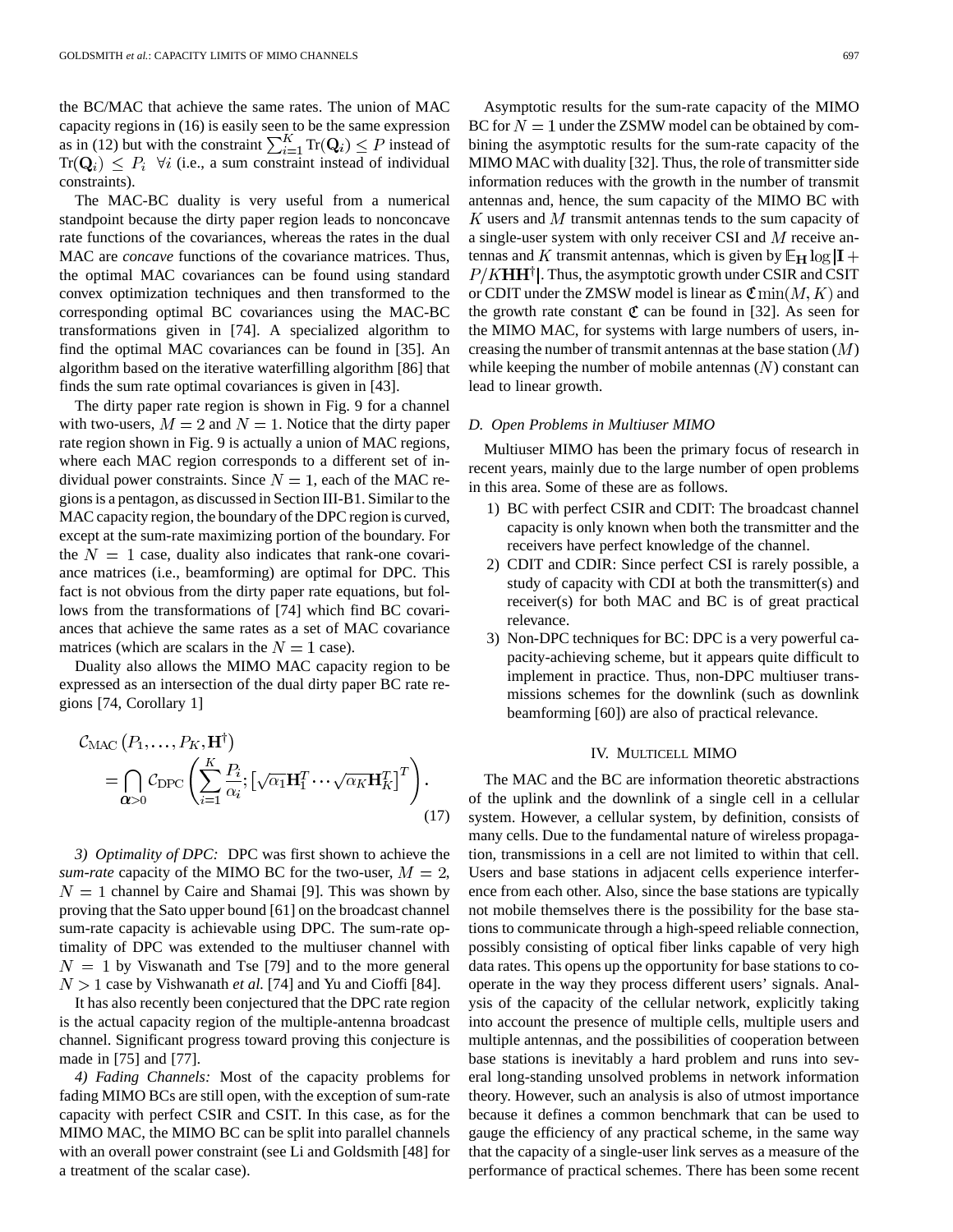research in this area that extends the single-cell MAC and BC results to multiple cells. In this section, we summarize some of these results.

The key to the extension of single-cell results to multiple-cell systems is the assumption of perfect cooperation between base stations. Conceptually, this allows the multiple base stations to be treated as physically distributed antennas of one composite base station. Specifically, consider a group of  $B$  coordinated cells, each with  $M$  antennas and  $K$  mobiles, each with N antennas. If we define  $H_{i,j} \in C^{N \times M}$  to be the *downlink* channel of user  $i$  from base station  $j$ , then the *composite* downlink channel of user i is  $\mathbf{F}_i = [\mathbf{H}_{i,1} \cdots \mathbf{H}_{i,B}]$  and the composite uplink channel is  $\mathbf{F}_i^{\dagger}$ . The received signal of user i can then be written as  $Y_i = F_i W + n_i$ , where W is the composite transmitted signal defined as  $\mathbf{W}^T = [\mathbf{W}_1^T \cdots \mathbf{W}_B^T]$ . Here, we let  $W_i$  represent the transmit signal from base j.

First, let us consider the uplink. As pointed out by Jafar *et al.* [36] the single-cell MIMO MAC capacity region results apply to this system in a straightforward way. Thus, by assuming perfect data cooperation between the base stations, the multiple-cell uplink is easily seen to be equal to the MAC capacity region of the composite channel, defined as in (12), where the power constraints of the *i*th mobile is  $P_i$ .

On the downlink, since the base stations can cooperate perfectly, DPC can be used over the entire transmitted signal (i.e., across base stations) in a straightforward manner. The application of DPC to a multiple-cell environment with cooperation between base stations is pioneered in recent work by Shamai and Zaidel [64]. For one antenna at each user and each base station, they show that a relatively simple application of DPC can enhance the capacity of the cellular downlink. While capacity computations are not the focus of [64], they do show that their scheme is asymptotically optimal at high SNRs.

The MIMO downlink capacity is explored by Jafar and Goldsmith in [39]. Note that the multicell downlink can be solved in a similar way as the uplink. But this requires perfect data and *power cooperation* between the base stations. If we let  $X_{i,j}$  represent the transmit vector for User i from base station  $j$ , the composite transmit vector intended for User  $i$ is  $X_i^T = [X_{i,1}^T \cdots X_{i,B}^T]$ . Thus, the composite covariance of user i is defined as  $\Sigma_i = \mathbb{E}[X_i X_i^T]$ . The covariance matrix of the entire transmitted signal is  $\Sigma_x = \sum_{i=1}^K \Sigma_i$ . Assuming perfect data cooperation between the base stations, DPC can be applied to the composite vectors intended for different users. Thus, the dirty paper region described in Section III-C1, (15), can be achieved in the multicell downlink.

While data cooperation is a justifiable assumption for capacity computations in the sense that it captures the possibility of base stations cooperating among themselves as described earlier in this section, in practice each base station has its own power constraint. The per-base power constraint can be expressed as  $\mathbb{E}[\mathbf{W}_i^{\dagger} \mathbf{X}_j] \leq P_j$ , where  $P_j$  is the power constraint at base  $j$ . Thus power cooperation, or pooling the transmit power for all the base stations to have one overall transmit power constraint, is not realistic. Note that on the uplink the base stations are only receiving signals and, therefore,



Fig. 10. Optimal sum rate relative to HDR.

no power cooperation is required. The per-base power constraints restrict consideration to covariance matrices such that  $\text{Tr}(\mathbb{E}[\mathbf{X}_{i,j}\mathbf{X}_{i,j}^{\top}]) \leq P_j j = 1,\ldots,B.$  This is equivalent to a constraint of  $P_1$  on the sum of the first M diagonal entries of  $\Sigma_x$ , a constraint of  $P_2$  on the sum on the next M diagonal entries of  $\Sigma_x$ , etc. These constraints are considerably stricter than a constraint on the trace of  $\Sigma_x$  as in the single-cell case.

Though DPC yields an achievable region, it has not been shown to achieve the capacity region or even the sum-rate capacity with per-base power constraints. Additionally, the MAC-BC duality (Section III-C2) which greatly simplified calculation of the dirty paper region does not apply under per-base power constraints. Thus, even generating numerical results for the multicell downlink is quite challenging.

However, data and power cooperation does give a simple upper bound on the capacity of the network. Based on numerical comparisons between this upper bound and a lower bound on capacity derived in [39], Jafar and Goldsmith find that the simple upper bound with power and data cooperation is also a good measure of the capacity with data cooperation alone.

Note that current wireless systems use the high data rate (HDR) protocol and transmit to only one user at a time on the downlink, where this best user is chosen to maximize the average system data rate. In contrast, DPC allows the base station to transmit to many users simultaneously. This is particularly advantageous when the number of transmit antennas at the base station is much larger than the number of receive antennas at each user—a common scenario in current cellular systems. To illustrate the advantages of DPC over HDR, even for a single cell, the relative gains of optimal DPC over a strategy that serves only the best user at any time are shown in Fig. 10. Note that this single-cell model is equivalent to the multicell system with no cooperation between base stations so that the interference from other cells is treated as noise. With cooperation between base stations the gains are expected to be even more significant as DPC reduces the overall interference by making some users invisible to others.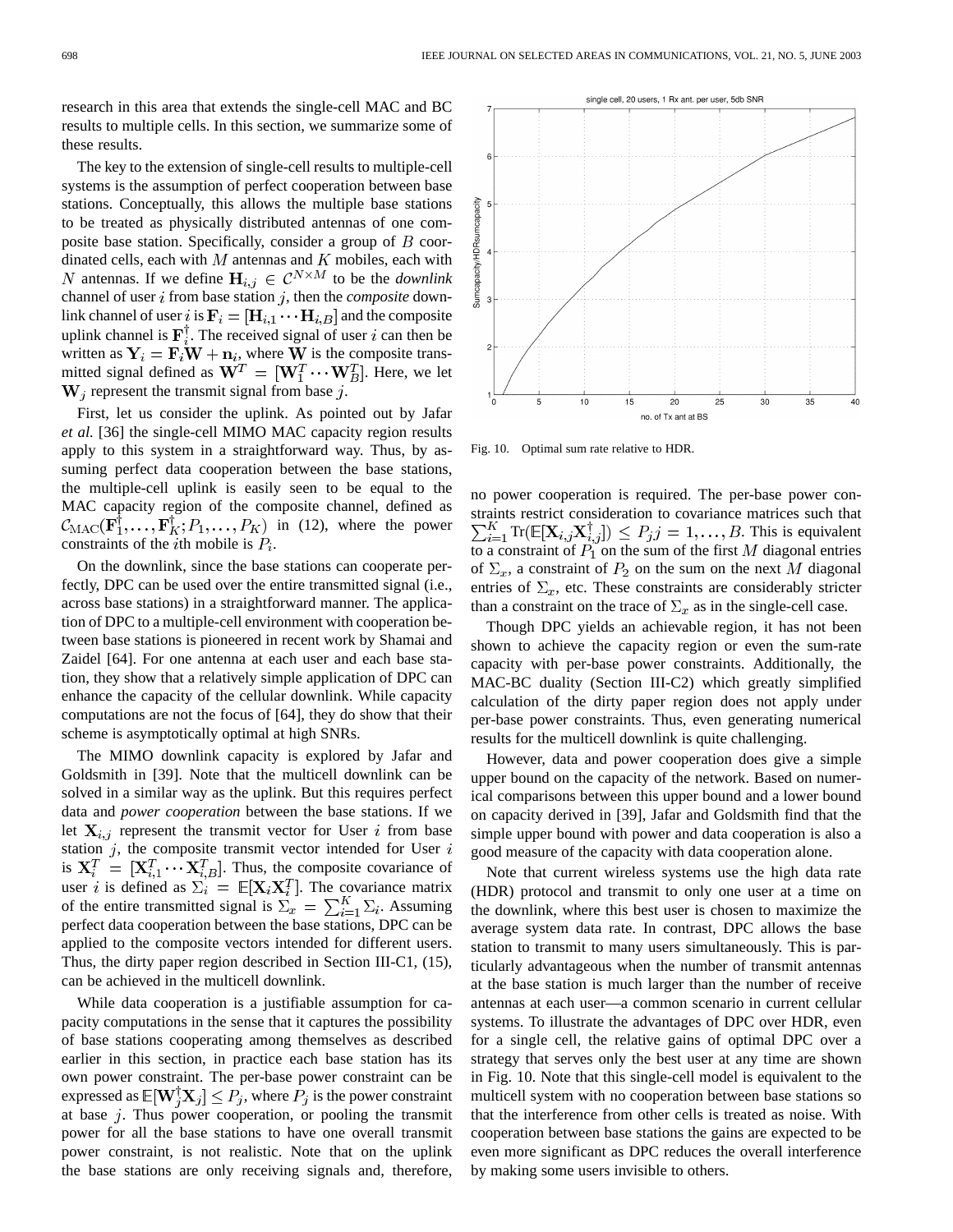The capacity results described in this section address just a few out of many interesting questions in the design of a cellular system with multiple antennas. Multiple antennas can be used not only to enhance the capacity of the system but also to drive down the probability of error through diversity combining. Recent work by Zheng and Tse [88] unravels a fundamental diversity versus multiplexing tradeoff in MIMO systems. Also, instead of using isotropic transmit antennas on the downlink and transmitting to many users, it may be simpler to use directional antennas to divide the cell into sectors and transmit to one user within each sector. The relative impact of CDIT and/or CDIR on each of these schemes is not fully understood. Although in this paper we focus on the physical layer, smart schemes to handle CDIT can also be found at higher layers. An interesting example is the idea of opportunistic beamforming [78]. In the absence of CSIT, the transmitter randomly chooses the beamforming weights. With enough users in the system, it becomes very likely that these weights will be nearly optimal for one of the users. In other words, a random beam selected by the transmitter is very likely to be pointed toward a user if there are enough users in the system. Instead of feeding back the channel coefficients to the transmitter the users simply feed back the SNRs they see with the current choice of beamforming weights. This significantly reduces the amount of feedback required. By randomly changing the weights frequently, the scheme also treats all users fairly.

#### V. CONCLUSION

We have summarized recent results on the capacity of MIMO channels for both single-user and multiuser systems. The great capacity gains predicted for such systems can be realized in some cases, but realistic assumptions about channel knowledge and the underlying channel model can significantly mitigate these gains. For single-user systems the capacity under perfect CSI at the transmitter and receiver is relatively straightforward and predicts that capacity grows linearly with the number of antennas. Backing off from the perfect CSI assumption makes the capacity calculation much more difficult and the capacity gains are highly dependent on the nature of the CSI/CDI, the channel SNR, and the antenna element correlations. Specifically, assuming perfect CSIR, CSIT provides significant capacity gain at low SNRs but not much at high SNRs. The insight here is that at low SNRs it is important to put power into the appropriate eigenmodes of the system. Interestingly, with perfect CSIR and CSIT, antenna correlations are found to increase capacity at low SNRs and decrease capacity at high SNRs. Finally, under CDIT and CDIR for a zero-mean spatially white channel, at high SNRs capacity grows relative to only the double log of the SNR with the number of antennas as a constant additive term. This rather poor capacity gain would not typically justify adding more antennas. However, at moderate SNRs the growth relative to the number of antennas is less pessimistic.

We also examined the capacity of MIMO broadcast and multiple-access channels. The capacity region of the MIMO MAC is well-known and can be characterized as a convex optimization problem. Duality allows the DPC achievable region for the MIMO BC, a nonconvex region, to be computed from the MIMO MAC capacity region. These capacity and achievable regions are only known for ergodic capacity under perfect CSIT and CSIR. Relatively little is known about the MIMO MAC and BC regions under more realistic CSI assumptions. A multicell system with base station cooperation can be modeled as a MIMO BC (downlink) or MIMO MAC (uplink), where the antennas associated with each base station are pooled by the system. Exploiting this antenna structure leads to significant capacity gains over HDR transmission strategies.

There are many open problems in this area. For single-user systems the problems are mainly associated with CDI only at either the transmitter or receiver. Most capacity regions associated with multiuser MIMO channels remain unsolved, especially ergodic capacity and capacity versus outage for the MIMO BC under perfect receiver CSI only. There are very few existing results for CDI at either the transmitter or receiver for any multiuser MIMO channel. Finally, the capacity of cellular systems with multiple antennas remains a relatively open area, in part because the single-cell problem is mostly unsolved and in part because the Shannon capacity of a cellular system is not well-defined and depends heavily on frequency assumptions and propagation models. Other fundamental tradeoffs in MIMO cellular designs such as whether antennas should be used for sectorization, capacity gain, or diversity are not well understood. In short, we have only scratched the surface in understanding the fundamental capacity limits of systems with multiple transmitter and receiver antennas, as well as the implications of these limits for practical system designs. This area of research is likely to remain timely, important, and fruitful for many years to come.

#### **REFERENCES**

- [1] A. Abdi and M. Kaveh, "A space-time correlation model for multielement antenna systems in mobile fading channels," *IEEE J. Select. Areas Commun.*, vol. 20, pp. 550–561, Apr. 2002.
- [2] N. Al-Dhahir, "Overview and comparison of equalization schemes for space-time-coded signals with application to EDGE," *IEEE Trans. Signal Processing*, vol. 50, pp. 2477–2488, Oct. 2002.
- [3] N. Al-Dhahir, C. Fragouli, A. Stamoulis, W. Younis, and R. Calderbank, "Space-time processing for broadband wireless access," *IEEE Commun. Mag.*, vol. 40, pp. 136–142, Sept. 2002.
- [4] E. Biglieri, J. Proakis, and S. S. Shitz, "Fading channels: Information theoretic and communication aspects," *IEEE Trans. Inform. Theory*, vol. 44, pp. 2619–2692, Oct. 1998.
- [5] H. Bolcskei, D. Gesbert, and A. J. Paulraj, "On the capacity of OFDMbased spatial multiplexing systems," *IEEE Trans. Commun.*, vol. 50, pp. 225–234, Feb. 2002.
- [6] S. Borst and P. Whiting, "The use of diversity antennas in high-speed wireless systems: Capacity gains, fairness issues, multi-user scheduling," *Bell Labs Tech. Mem.*, 2001.
- [7] S. Boyd and L. Vandenberghe. (2001) Introduction to Convex Optimization With Engineering Applications. [Online]. Available: www.stanford.edu/~boyd/cvxbook.html
- [8] G. Caire and S. Shamai, "On the capacity of some channels with channel state information," *IEEE Trans. Inform. Theory*, vol. 45, pp. 2007–2019, Sept. 1999.
- [9]  $\frac{1}{2}$ , "On achievable rates in a multi-antenna broadcast downlink," in *Proc. 38th Annual Allerton Conf. Commununications, Control, Computing*, Oct. 2000, pp. 1188–1193.
- [10] S. Catreux, V. Erceg, D. Gesbert, and R. W. Heath, "Adaptive modulation and MIMO coding for broadband wireless data networks," *IEEE Commun. Mag.*, vol. 40, pp. 108–115, June 2002.
- [11] R. Cheng and S. Verdu, "Gaussian multiaccess channels with ISI: Capacity region and multiuser water-filling," *IEEE Trans. Inform. Theory*, vol. 39, pp. 773–785, May 1993.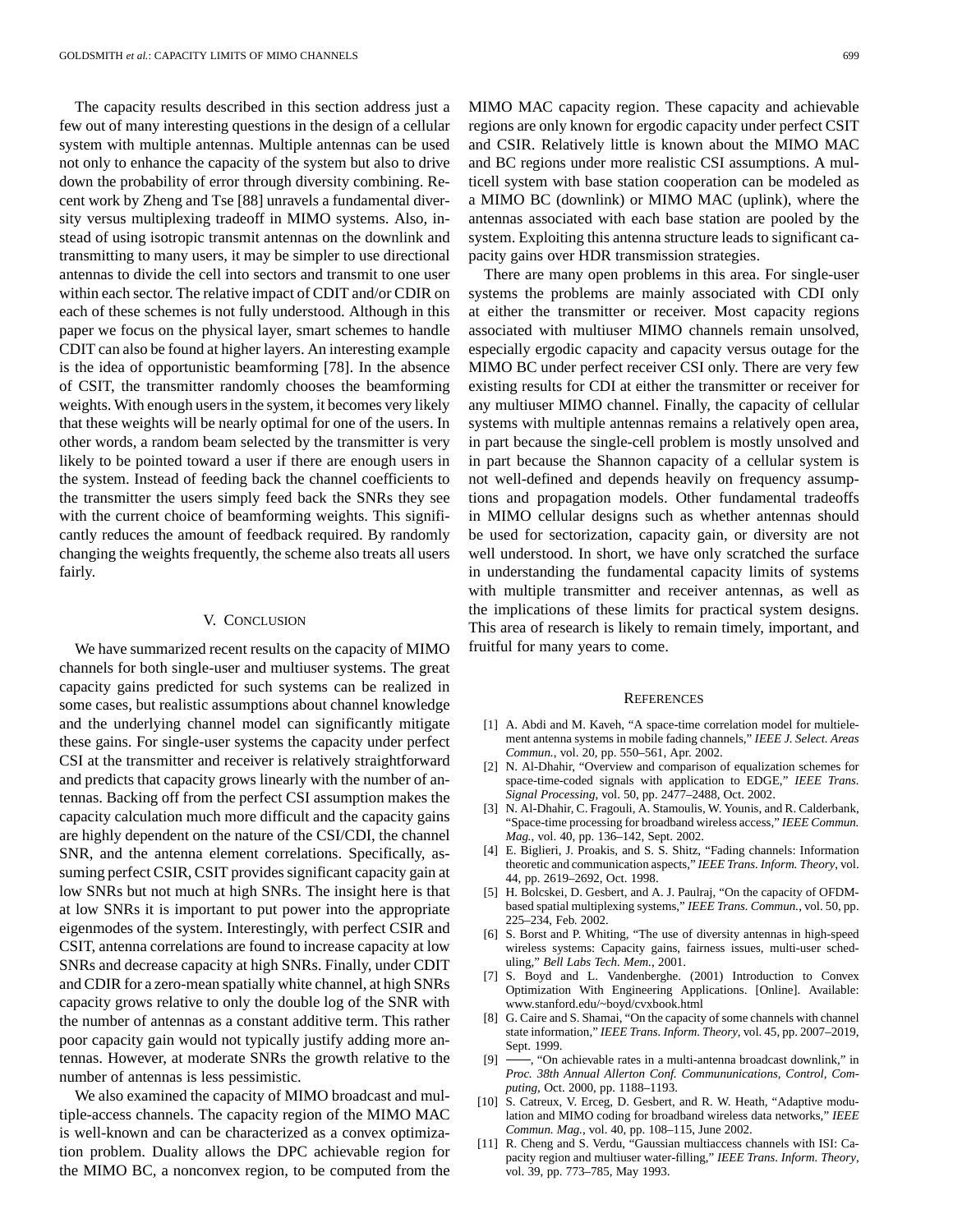- [12] D. Chizhik, G. Foschini, M. Gans, and R. Valenzuela, "Keyholes, correlations and capacities of multielement transmit and receive antennas," *IEEE Trans. Wireless Commun.*, vol. 1, pp. 361–368, Apr. 2002.
- [13] D. Chizhik, J. Ling, P. Wolniansky, R. Valenzuela, N. Costa, and K. Huber, "Multiple input multiple output measurements and modeling in Manhattan," in *Proc. IEEE Vehicular Technology Conf.*, 2002, pp. 107–110.
- [14] Chong and L. Milstein, "The performance of a space-time spreading CDMA system with channel estimation errors," in *Proc. Int. Communications Conf.*, Apr. 2002, pp. 1793–1797.
- [15] C. Chuah, D. Tse, J. Kahn, and R. Valenzuela, "Capacity scaling in MIMO wireless systems under correlated fading," *IEEE Trans. Inform. Theory*, vol. 48, pp. 637–650, Mar. 2002.
- [16] C.-N. Chuah, D. N. Tse, J. Kahn, and R. A. Valenzuela, "Capacity scaling in MIMO wireless systems under correlated fading," *IEEE Trans. Inform. Theory*, vol. 48, pp. 637–650, Mar. 2002.
- [17] M. Costa, "Writing on dirty paper," *IEEE Trans. Inform. Theory*, vol. 29, pp. 439–441, May 1983.
- [18] T. M. Cover and J. A. Thomas, *Elements of Information Theory*. New York: Wiley, 1991.
- [19] U. Erez, S. Shamai, and R. Zamir, "Capacity and lattice strategies for cancelling known interference," in *Proc. Int. Symp. Information Theory Applications*, Nov. 2000, pp. 681–684.
- [20] G. J. Foschini, "Layered space-time architecture for wireless communication in fading environments when using multi-element antennas," *Bell Labs Tech. J.*, pp. 41–59, 1996.
- [21] G. J. Foschini, D. Chizhik, M. Gans, C. Papadias, and R. A. Valenzuela, "Analysis and performance of some basic spacetime architectures," *IEEE J. Select. Areas Commun., Special Issue on MIMO Systems*, pt. I, vol. 21, pp. 303–320, Apr. 2003.
- [22] G. J. Foschini and M. J. Gans, "On limits of wireless communications in a fading environment when using multiple antennas," *Wireless Personal Commun.: Kluwer Academic Press*, no. 6, pp. 311–335, 1998.
- [23] R. G. Gallager, "An inequality on the capacity region of multiaccess fading channels," in *Communication and Cryptography—Two Sides of One Tapestry*. Boston, MA: Kluwer, 1994, pp. 129–139.
- [24] M. J. Gans, N. Amitay, Y. S. Yeh, H. Xu, T. Damen, R. A. Valenzuela, T. Sizer, R. Storz, D. Taylor, W. M. MacDonald, C. Tran, and A. Adamiecki, "Outdoor BLAST measurement system at 2.44 GHz: Calibration and initial results," *IEEE J. Select. Areas Commun.*, vol. 20, pp. 570–581, Apr. 2002.
- [25] D. Gesbert, M. Shafi, D. S. Shiu, P. Smith, and A. Naguib, "From theory to practice: An overview of MIMO space-time coded wireless systems, *IEEE J. Select. Areas Commun. Special Issue on MIMO Systems*, pt. I, vol. 21, pp. 281–302, Apr. 2003.
- [26] L. Greenstein, J. Andersen, H. Bertoni, S. Kozono, D. Michelson, and W. Tranter, "Channel and propagation models for wireless system design I and II," *IEEE J. Select. Areas Commun.*, vol. 20, Apr./Aug. 2002.
- [27] T. Guess and M. K. Varanasi, "Multiuser decision-feedback receivers for the general Gaussian multiple-access channel," in *Proc. Allerton Conf. Communications, Control, Computing*, Monticello, IL, Oct. 1996, pp. 190–199.
- [28] S. Hanly and D. Tse, "Multiaccess fading channels-Part II: Delay-limited capacities," *IEEE Trans. Inform. Theory*, vol. 44, pp. 2816–2831, Nov. 1998.
- [29] B. Hassibi and B. Hochwald, "How much training is needed in multiple-antenna wireless links?," *IEEE Trans. Inform. Theory*, vol. 49, pp. 951–963, Apr. 2003.
- -, "Cayley differential unitary space-time codes," IEEE Trans. In*form. Theory*, vol. 48, pp. 1485–1503, June 2002.
- [31] B. Hochwald, T. L. Marzetta, and V. Tarokh, "Multi-antenna channelhardening and its implications for rate feedback and scheduling," IEEE Trans. Inform. Theory, 2002, submitted for publication.
- [32] B. Hochwald and S. Vishwanath, "Space-time multiple access: Linear growth in sum rate," in *Proc. 40th Allerton Conf. Communications, Control, Computing*, Monticello, IL, Oct. 2002.
- [33] M. Hochwald, T. L. Marzetta, T. J. Richardson, W. Sweldens, and R. Urbanke, "Systematic design of unitary space-time constellations," *IEEE Trans. Inform. Theory*, vol. 46, pp. 1962–1973, Sept. 2000.
- [34] H. Huang, H. Viswanathan, and G. J. Foschini, "Multiple antennas in cellular CDMA systems: Transmission, detection and spectral efficiency," *IEEE Trans. Wireless Commun.*, vol. 1, pp. 383–392, July 2002.
- [35] H. C. Huang, S. Venkatesan, and H. Viswanathan, "Downlink capacity evaluation of cellular networks with known interference cancellation," in *Proc. DIMACS Workshop on Signal Processing Wireless Communications*, DIMACS Center, Rutgers Univ., Oct. 7–9, 2002.
- [36] S. Jafar, G. Foschini, and A. Goldsmith, "Phantomnet: Exploring optimal multicellular multiple antenna systems," in *Proc. Vehicular Technology Conf.*, 2002, pp. 261–265.
- [37] S. Jafar and A. Goldsmith. Multiple-Antenna Capacity in Correlated Rayleigh Fading With no Side Information. [Online]. Available: http://wsl.stanford.edu/publications.html.
- -, "Transmitter optimization and optimality of beamforming for multiple antenna systems with imperfect feedback," *IEEE Trans. Wireless Commun.*, submitted for publication.
- [39] S. A. Jafar and A. Goldsmith, "Transmitter optimization for multiple antenna cellular systems," in *Proc. Int. Symp. Information Theory*, June 2002, p. 50.
- [40] S. A. Jafar and A. J. Goldsmith, "On optimality of beamforming for multiple antenna systems with imperfect feedback," in *Proc. Int. Symp. Information Theory*, June 2001, p. 321.
- [41] —, "Vector mac capacity region with covariance feedback," in *Proc. Int. Symp. Information Theory*, June 2001, p. 321.
- [42] S. A. Jafar, S. Vishwanath, and A. J. Goldsmith, "Channel capacity and beamforming for multiple transmit and receive antennas with covariance feedback," in *Proc. Int. Conf. Communications*, vol. 7, 2001, pp. 2266–2270.
- [43] N. Jindal, S. Jafar, S. Vishwanath, and A. Goldsmith, "Sum power iterative water-filling for multi-antenna Gaussian broadcast channels," in *Proc. Asilomar Conf. Signals, Systems, Computers*, Pacific Grove, CA, Nov. 3–6, 2002.
- [44] N. Jindal, S. Vishwanath, and A. Goldsmith, "On the duality of Gaussian multiple-access and broadcast channels," in *Proc. Int. Symp. Inform. Theory*, June 2002, p. 500.
- [45] E. Jorswieck and H. Boche, "Channel capacity and capacity-range of beamforming in MIMO wireless systems under correlated fading with covariance feedback," *IEEE J. Select. Areas Commun.*, submitted for publication.
- [46]  $\frac{1}{2}$ , "Optimal transmission with imperfect channel state information at the transmit antenna array," *Wireless Personal Commun.*, submitted for publication.
- [47] A. Lapidoth and S. M. Moser, "Capacity bounds via duality with applications to multi-antenna systems on flat fading channels," *IEEE Trans. Inform. Theory*, submitted for publication.
- [48] L. Li and A. Goldsmith, "Capacity and optimal resource allocation for fading broadcast channels-Part I: Ergodic capacity," *IEEE Trans. Inform. Theory*, vol. 47, pp. 1083–1102, Mar. 2001.
- [49] -, "Capacity and optimal resource allocation for fading broadcast channels-Part II: Outage capacity," *IEEE Trans. Inform. Theory*, vol. 47, pp. 1103–1127, Mar. 2001.
- [50] Y. Li, J. Winters, and N. Sollenberger, "MIMO-OFDM for wireless communication: Signal detection with enhanced channel estimation," *IEEE Trans. Commun.*, pp. 1471–1477, Sept. 2002.
- [51] A. Lozano and C. Papadias, "Layered space-time receivers for frequency-selective wireless channels," *IEEE Trans. Commun.*, vol. 50, pp. 65–73, Jan. 2002.
- [52] B. Lu, X. Wang, and Y. Li, "Iterative receivers for space-time blockcoded OFDM systems in dispersive fading channels," *IEEE Trans. Wireless Commun.*, vol. 1, pp. 213–225, Apr. 2002.
- [53] T. Marzetta and B. Hochwald, "Capacity of a mobile multiple-antenna communication link in Rayleigh flat fading," *IEEE Trans. Inform. Theory*, vol. 45, pp. 139–157, Jan. 1999.
- [54]  $\frac{1}{2}$ , "Unitary space-time modulation for multiple-antenna communications in Rayleigh flat fading," *IEEE Trans. Inform. Theory*, vol. 46, pp. 543–564, Mar. 2000.
- [55] A. F. Molisch, M. Stienbauer, M. Toeltsch, E. Bonek, and R. S. Thoma, "Capacity of MIMO systems based on measured wireless channels," *IEEE J. Select. Areas Commun.*, vol. 20, pp. 561–569, Apr. 2002.
- [56] A. Moustakas and S. Simon. Optimizing Multi-Transmitter Single-Receiver (MISO) Antenna Systems With Partial Channel Knowledge. [Online]. Available: http://mars.bell-labs.com.
- [57] A. Narula, M. Trott, and G. Wornel, "Performance limits of coded diversity methods for transmitter antenna arrays," *IEEE Trans. Inform. Theory*, vol. 45, pp. 2418–2433, Nov. 1999.
- [58] A. Narula, M. J. Lopez, M. D. Trott, and G. W. Wornell, "Efficient use of side information in multiple antenna data transmission over fading channels," *IEEE J. Select. Areas Commun.*, vol. 16, pp. 1423–1436, Oct. 1998.
- [59] G. Raleigh and J. M. Cioffi, "Spatio-temporal coding for wireless communication," *IEEE Trans. Commun.*, vol. 46, pp. 357–366, Mar. 1998.
- [60] F. Rashid-Farrokhi, K. R. Liu, and L. Tassiulas, "Transit beamforming and power control for cellular wireless systems," *IEEE J. Select. Areas Commun.*, vol. 16, pp. 1437–1450, Oct. 1998.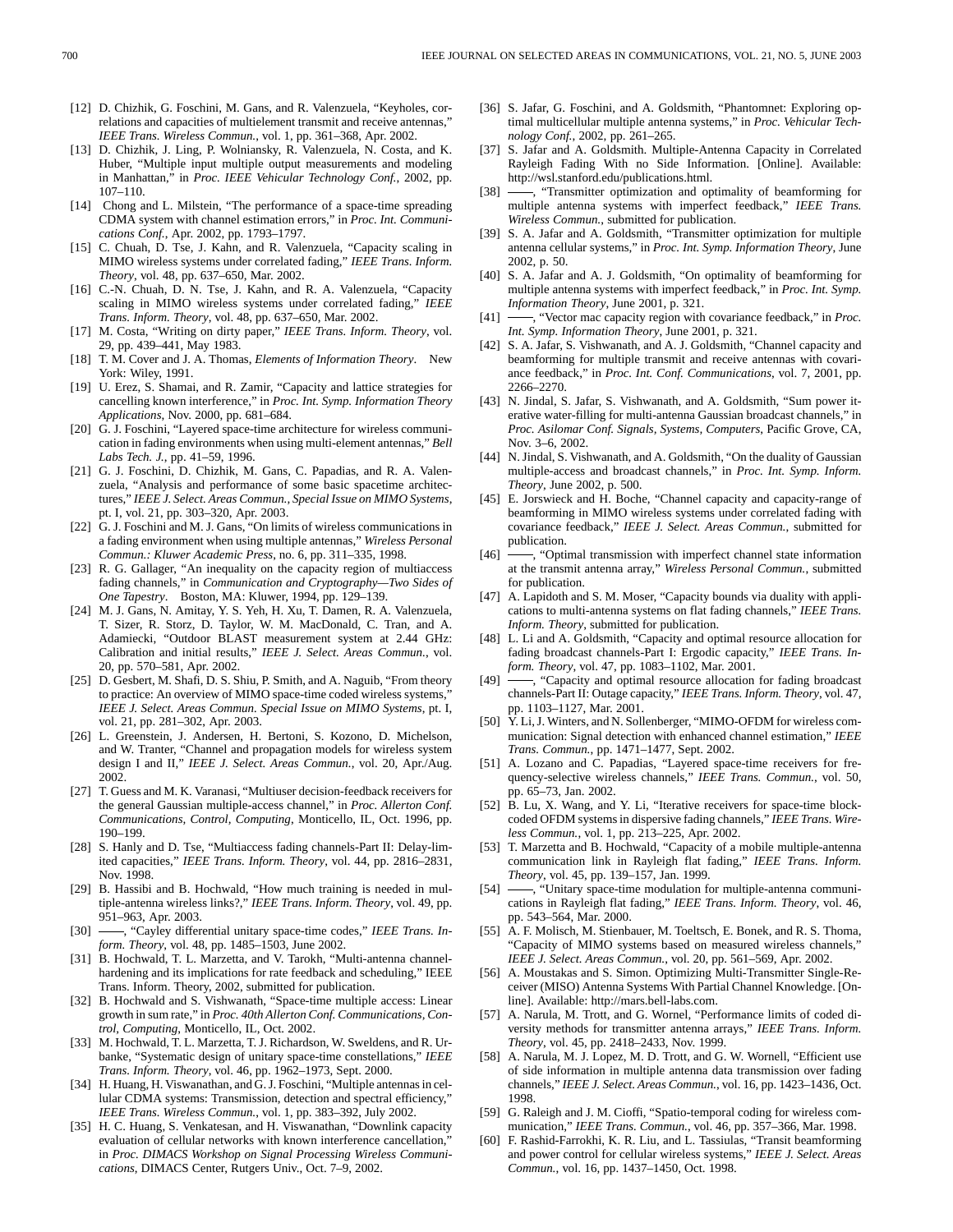- [61] H. Sato, "An outer bound on the capacity region of the broadcast channel," *IEEE Trans. Inform. Theory*, vol. 24, pp. 374–377, May 1978.
- [62] S. Shamai and T. L. Marzetta, "Multiuser capacity in block fading with no channel state information," *IEEE Trans. Inform. Theory*, vol. 48, pp. 938–942, Apr. 2002.
- [63] S. Shamai and A. D. Wyner, "Information-theoretic considerations for symmetric, cellular, multiple-access fading channels," *IEEE Trans. Inform. Theory*, vol. 43, pp. 1877–1991, Nov. 1997.
- [64] S. Shamai and B. M. Zaidel, "Enhancing the cellular downlink capacity via co-processing at the transmitting end," in *Proc. IEEE Vehicular Technology Conf.*, May 2001, pp. 1745–1749.
- [65] D. Shiu, G. Foschini, M. Gans, and J. Kahn, "Fading correlation and its effect on the capacity of multi-element antenna systems," *IEEE Trans. Commun.*, vol. 48, pp. 502–513, Mar. 2000.
- [66] S. Simon and A. Moustakas, "Optimizing MIMO antenna systems with channel covariance feedback," *IEEE J. Select. Areas Commun.*, vol. 21, pp. 406–417, Apr. 2003.
- [67] -, "Optimality of beamforming in multiple transmitter multiple receiver communication systems with partial channel knowledge," in *Proc. DIMACS Workshop Signal Proessing Wireless Communications*, DIMACS Center, Rutgers Univ., Oct. 7–9, 2002.
- [68] P. J. Smith and M. Shafi, "On a Gaussian approximation to the capacity of wireless MIMO systems," in *Proc. Int. Conf. Communications*, Apr. 2002, pp. 406–410.
- [69] E. Telatar, "Capacity of multi-antenna Gaussian channels," *Eur. Trans. Telecomm. ETT*, vol. 10, no. 6, pp. 585–596, Nov. 1999.
- [70] D. Tse and S. Hanly, "Multiaccess fading channels-Part I: Polymatroid structure, optimal resource allocation and throughput capacities," *IEEE Trans. Inform. Theory*, vol. 44, pp. 2796–2815, Nov. 1998.
- [71] A. Tulino, A. Lozano, and S. Verdu, "Capacity of multi-antenna channels in the low power regime," in *Proc. IEEE Information Theory Workshop*, Oct. 2002, pp. 192–195.
- [72] S. Verdu, "Spectral efficiency in the wideband regime," *IEEE Trans. Inform. Theory*, vol. 48, pp. 1319–1343, June 2002.
- [73] S. Vishwanath, S. Jafar, and A. Goldsmith, "Optimum power and rate allocation strategies for multiple access fading channels," in *Proc. Vehicular Technology Conf.*, May 2000, pp. 2888–2892.
- [74] S. Vishwanath, N. Jindal, and A. Goldsmith, "On the capacity of multiple input multiple output broadcast channels," in *Proc. Int. Conf. Communications*, Apr. 2002, pp. 1444–1450.
- [75] S. Vishwanath, G. Kramer, S. Shamai(Shitz), S. A. Jafar, and A. Goldsmith, "Outer bounds for multi-antenna broadcast channels," in *Proc. DIMACS Workshop on Signal Processing Wireless Communications*, DI-MACS Center, Rutgers Univ., Oct. 7–9, 2002.
- [76] E. Visotsky and U. Madhow, "Space-time transmit precoding with imperfect feedback," *IEEE Trans. Inform. Theory*, vol. 47, pp. 2632–2639, Sept. 2001.
- [77] P. Viswanath and D. Tse, "On the capacity of the multi-antenna broadcast channel," in *Proc. DIMACS workshop on Signal Processing Wireless Communications*, DIMACS Center, Rutgers Univ., Oct. 7–9, 2002.
- [78] P. Viswanath, D. Tse, and R. Laroia, "Opportunistic beamforming using dumb antennas," *IEEE Trans. Inform. Theory*, vol. 48, pp. 1277–1294, June 2002.
- [79] P. Viswanath and D. N. Tse, "Sum capacity of the multiple antenna Gaussian broadcast channel," in *Proc. Int. Symp. Information Theory*, June 2002, p. 497.
- [80] P. Viswanath, D. N. Tse, and V. Anantharam, "Asymptotically optimal water-filling in vector multiple-access channels," *IEEE Trans. Inform. Theory*, vol. 47, pp. 241–267, Jan. 2001.
- [81] J. Winters, "On the capacity of radio communication systems with diversity in a Rayleigh fading environment," *IEEE J. Select. Areas Commun.*, vol. 5, pp. 871–878, June 1987.
- [82] Y. Xin and G. Giannakis, "High-rate space-time layered OFDM," *IEEE Commun. Lett.*, pp. 187–189, May 2002.
- [83] W. Yu and J. Cioffi, "Trellis precoding for the broadcast channel," in *Proc.Global Communications Conf.*, Oct. 2001, pp. 1344–1348.
- [84] W. Yu and J. M. Cioffi, "Sum capacity of a Gaussian vector broadcast channel," in *Proc. Int. Symp. Information Theory*, June 2002, p. 498.
- [85] W. Yu, G. Ginis, and J. Cioffi, "An adaptive multiuser power control algorithm for VDSL," in *Proc. Global Communications Conf.*, Oct. 2001, pp. 394–398.
- [86] W. Yu, W. Rhee, S. Boyd, and J. Cioffi, "Iterative water-filling for vector multiple access channels," in *Proc. IEEE Int. Symp. Information Theory*, 2001, p. 322.
- [87] W. Yu, W. Rhee, and J. Cioffi, "Optimal power control in multiple access" fading channels with multiple antennas," in *Proc. Int. Conf. Communications*, 2001, pp. 575–579.
- [88] L. Zheng and D. Tse, "Optimal diversity-multiplexing tradeoff in multiple antenna channels," in *Proc. Allerton Conf. Communications, Control, Computing*, Monticello, IL, Oct. 2001, pp. 835–844.
- [89] L. Zheng and D. N. Tse, "Packing spheres in the Grassmann manifold: A geometric approach to the noncoherent multi-antenna channel," *IEEE Trans. Inform. Theory*, vol. 48, pp. 359–383, Feb. 2002.



**Andrea Goldsmith** (S'90–M'93–SM'99) received the B.S., M.S., and Ph.D. degrees in electrical engineering from University of California, Berkeley, in 1986, 1991, and 1994, respectively.

She was an Assistant Professor in the Department of Electrical Engineering, California Institute of Technology (Caltech), Pasadena, from 1994 to 1999. In 1999, she joined the Electrical Engineering Department, Stanford University, Stanford, CA, where she is currently an Associate Professor. Her industry experience includes affiliation with

Maxim Technologies, Santa Clara, CA, from 1986 to 1990, where she worked on packet radio and satellite communication systems and with AT&T Bell Laboratories, Holmdel, NJ, from 1991 to 1992, where she worked on microcell modeling and channel estimation. Her research includes work in capacity of wireless channels and networks, wireless information and communication theory, multiantenna systems, joint source and channel coding, cross-layer wireless network design, communications for distributed control and adaptive resource allocation for cellular systems and *ad-hoc* wireless networks.

Dr. Goldsmith is a Terman Faculty Fellow at Stanford University and a recipient of the Alfred P. Sloan Fellowship, the National Academy of Engineering Gilbreth Lectureship, a National Science Foundation CAREER Development Award, the Office of Naval Research Young Investigator Award, a National Semiconductor Faculty Development Award, an Okawa Foundation Award, and the David Griep Memorial Prize from University of California, Berkeley. She was an Editor for the IEEE TRANSACTIONS ON COMMUNICATIONS from 1995 to 2002 and has been an Editor for the IEEE WIRELESS COMMUNICATIONS MAGAZINE since 1995. She is also an Elected Member of Stanford's Faculty Senate and the Board of Governors for the IEEE Information Theory Society.



**Syed Ali Jafar** (S'99) received the B.Tech. degree in electrical engineering from the Indian Institute of Technology (IIT), Delhi, in 1997 and the M.S. degree in electrical engineering from California Institute of Technology (Caltech), Pasadena, in 1999. He is a Graduate Research Assistant in the Wireless Systems Lab, Stanford University, Stanford, CA, and is currently working toward the Ph.D. degree in electrical engineering.

He was a Summer Intern in the Wireless Communications Group of Lucent Bell Laboratories,

Holmdel, NJ, in 2001 and has two pending patents resulting from that work. He was also an Engineer in the satellite networks division of Hughes Software Systems, India, from 1997 to 1998. His research interests include spread-spectrum systems, multiple antenna systems, and multiuser information theory.



**Nihar Jindal** (S'99) received the B.S. degree in electrical engineering and computer science from University of California, Berkeley, in 1999 and the M.S. degree in electrical engineering from Stanford University, Stanford, CA, in 2001, and is currently working toward the Ph.D. degree at the same university.

His industry experience includes summer internships at Intel Corporation, Santa Clara, CA, in 2000 and at Lucent Bell Labs, Holmdel, NJ, in 2002. His research interests include multiple-antenna

channels and multiuser information theory and their applications to wireless communication.